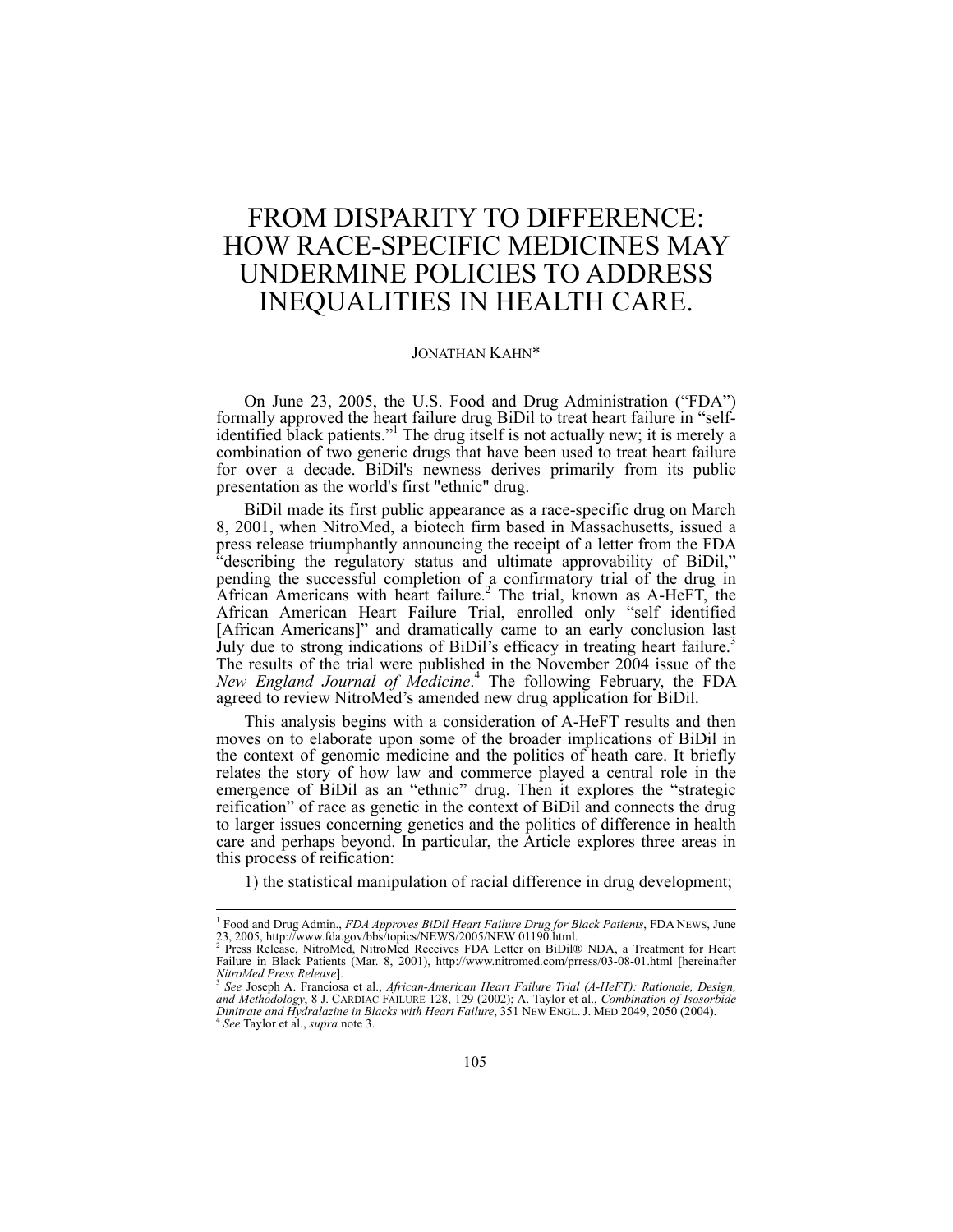# 2) the conflation of racial difference with genetics; and

3) the relationship between genetic explanations of difference, market ideologies, and backlash against state action to redress racial injustice.

# I. A-HEFT**<sup>5</sup>**

First to A-HeFT: The good news is that clinical findings indicate that BiDil appears to be effective in treating heart failure.<sup>6</sup> A-HeFT took about 1,000 subjects who were already on an array of treatments for heart failure and divided them two groups — one received BiDil on top of the existing therapies, the other, a placebo.<sup>7</sup> The trial, however, was conducted only in African American patients<sup>8</sup>, and the results, therefore, give the impression that BiDil works only in African Americans. This is not the case. The trial investigators themselves concede that BiDil will work in people regardless of race.<sup>9</sup> Without a comparison population, the investigators cannot even claim that the drug works differently in African Americans. The only responsible scientific claim that can be made on the basis of these trials is that BiDil works in some people who have heart failure, period.

By seeking approval of BiDil as a drug solely to treat African Americans, NitroMed, the corporate sponsor of the trials and owner of the rights to BiDil, has opened up a Pandora's box of racial politics without fully appreciating the implications of what it is doing.

First, at a minimum, race-specific labeling will make it more likely that non-African Americans who would benefit from the drug will not have access to the drug or even know of its availability. Health care providers simply may not think of prescribing the drug to non-African Americans and insurance carriers may not cover such "off-label" use.

Second, given that the BiDil researchers admit that their drug will work in non-African Americans, $10$  the most plausible reason for conducting a race-specific clinical trial is that NitroMed holds the rights to a racespecific patent<sup>11</sup> that will give them control over profits from BiDil until

 5 This section is drawn from Jonathan Kahn, Perspective, *Ethnic Drugs*, 35 HASTINGS CENTER REP.,  $(2005)$  (back cover).<br> $6$  See Taylor, supra note 3, at 2049-2057.

<sup>&</sup>lt;sup>7</sup> See *id.*; Franciosa, *supra* note 3, at 129. <sup>8</sup> See Franciosa, *supra* note 3, at 129.

For example, Jay Cohn, the original holder of both of BiDil's patents has stated that he himself prescribes the generic combination to white patients who do not respond well to other drugs and concluded, "I actually think everybody should be using it." See Denise Gellene, *Heart Pill Intended* Only for Blacks Sparks D http://www.latimes.com/business/ la-fi-bidil16jun16,1,5518742.story?coll=la-headlines-business (last visited June 16, 2005).<br><sup>10</sup> Id.

<sup>&</sup>lt;sup>11</sup> U.S. Patent No. 6,465,463 (issued Oct. 15, 2002). A modern patent is a "government issued grant which confers upon the patent owner the *right to exclude* others from 'making, using, offering for sale, or selling the invention throughout the invention throughout the United States or importing the invention into the United States' for a period of 20 years ending from the filing date of the application."<br>CHISUM, D. ET AL., PRINCIPLES OF PATENT LAW 2 (2d ed. 2001) (citing 35 U.S.C. § 154 (1994)). This<br>authority derive shall have power to . . . promote the progress of science and useful arts, by securing for limited times to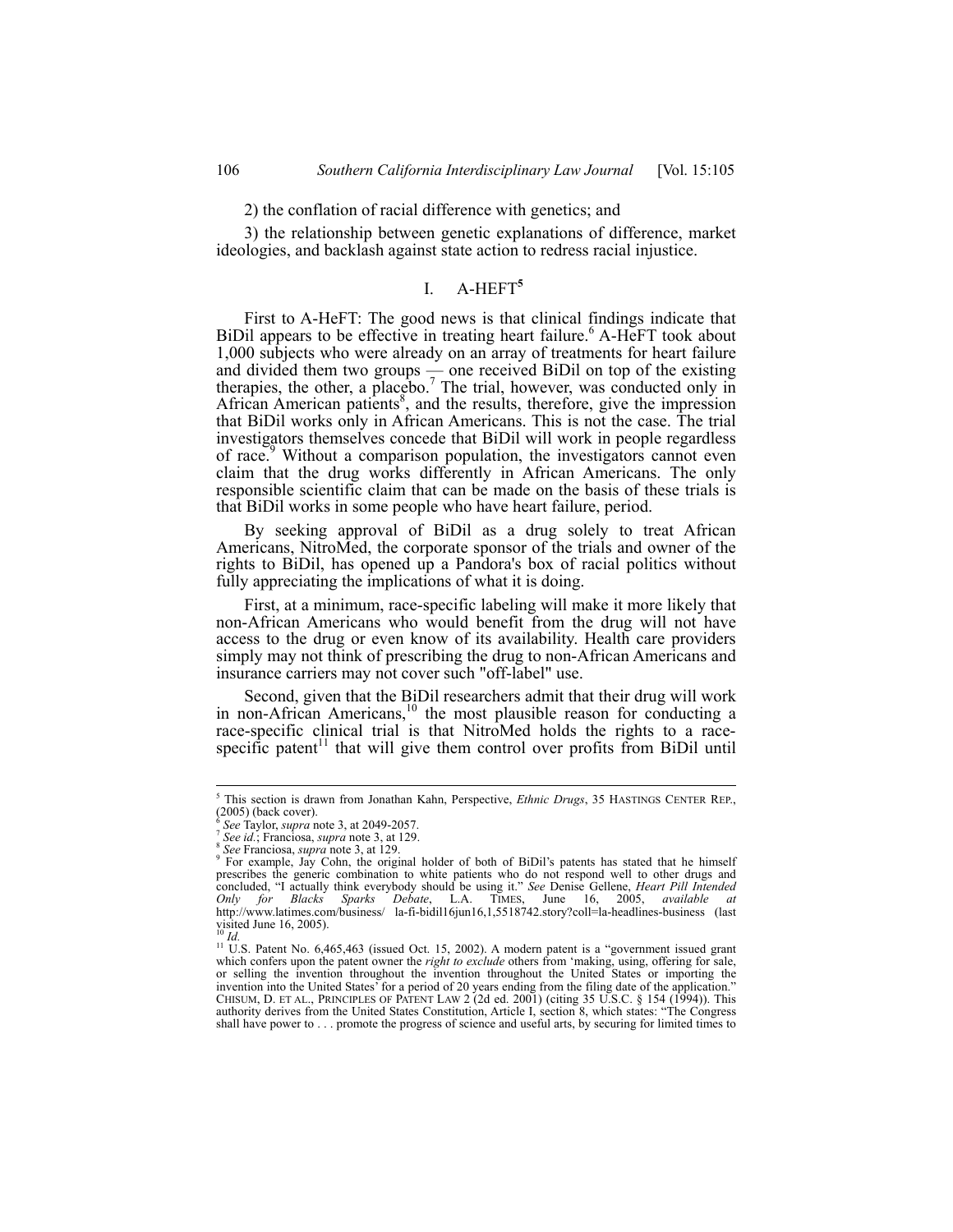2020 if it is approved by the FDA. Of course, this hardly constitutes a sound scientific basis for designing a clinical trial. But it is a good economic one. An older patent, which does not refer to race, expires in 2007.<sup>12</sup> Thus, if NitroMed had gotten the drug approved for treatment regardless of race, it would have had only a year or two of patent protection. If the drug is to be approved for race-specific use, NitroMed would presumably count on off-label prescription use by non-African Americans to boost the market for BiDil. Morever, if a follow-up study demonstrated efficacy regardless of race, NitroMed would get a "three-year market exclusivity" license from the FDA to retain effective control over the market for a "new indication."  $13$ 

Third, marketing a race-specific drug can lead to a misallocation of health care resources. This is not to advocate "color blind" medicine; to the contrary, there are very real health disparities in the United States that can be correlated with race. A disproportionate number of African Americans suffer from a number of diseases, including hypertension and diabetes.<sup>14</sup> Like heart failure, these are complex conditions caused by an array of environmental, social, economic, and genetic factors. Central among these factors is the fact that African Americans experience discrimination, both in society at large and in the health care system specifically. The question, once you identify these disparities in health outcomes, is how to address the underlying causes. Of course any situation can have multiple causes, both social and genetic. But health disparities are not caused by an absence of "black" drugs. As studies by the Institute of Medicine among others make clear, they are caused by social discrimination and economic inequality.<sup>1</sup> The problem with marketing race-specific drugs is that it becomes easier to ignore the social realities and focus on the hard science.

Finally, the FDA approval of BiDil specifically for the use by African Americans, has given the federal government's stamp of approval to use race as, in effect, a genetic category. But race does not necessarily predetermine genetic characteristics, as even the BiDil researchers admit, and once we sanction such talk, it is a short step to talking about certain races as inferior or superior to others. Given our nation's troubled history of racial oppression, race is not something that should be taken lightly.

Stunningly, in July 2004, a *New York Daily News* columnist reported that Dr. Clyde Yancy, one of the primary A-HeFT researchers, stated, "Tuskegee is almost irrelevant now, especially with more blacks and others sensitive to ethical issues and having a voice in 'investigative medicine.'"<sup>16</sup>

authors and inventors the exclusive rights to their respective writings and discoveries." U.S. CONST. art. I, § 8.<br><sup>12</sup> U.S. Pat. No. 4,868,179 (issued Sept. 19, 1989).<br><sup>13</sup> For a brief discussion of race and "market exclusivity" for drugs, see A. Berdon, *Exclusivity Requests* 

*Based On Race, Age On The Horizon*, 19 GENERIC LINE No. 24, Dec. 20, 2002.<br><sup>14</sup> *See* INST. OF MED., UNEQUAL TREATMENT: CONFRONTING RACIAL AND ETHNIC DISPARITIES IN

HEALTH CARE (2002).<br><sup>15</sup> See id.<br><sup>16</sup> Shipp E.R., *Commentary: When Meds Target Blacks*, N.Y. DAILY NEWS, July 24, 2004, *available at*<br>http://www.nydailynews.com/news/ideas opinions/story/215390p-185450c.html (last visite 2005). In the Tuskegee Syphillis Study, conducted under the auspices of the U.S. Public Health Service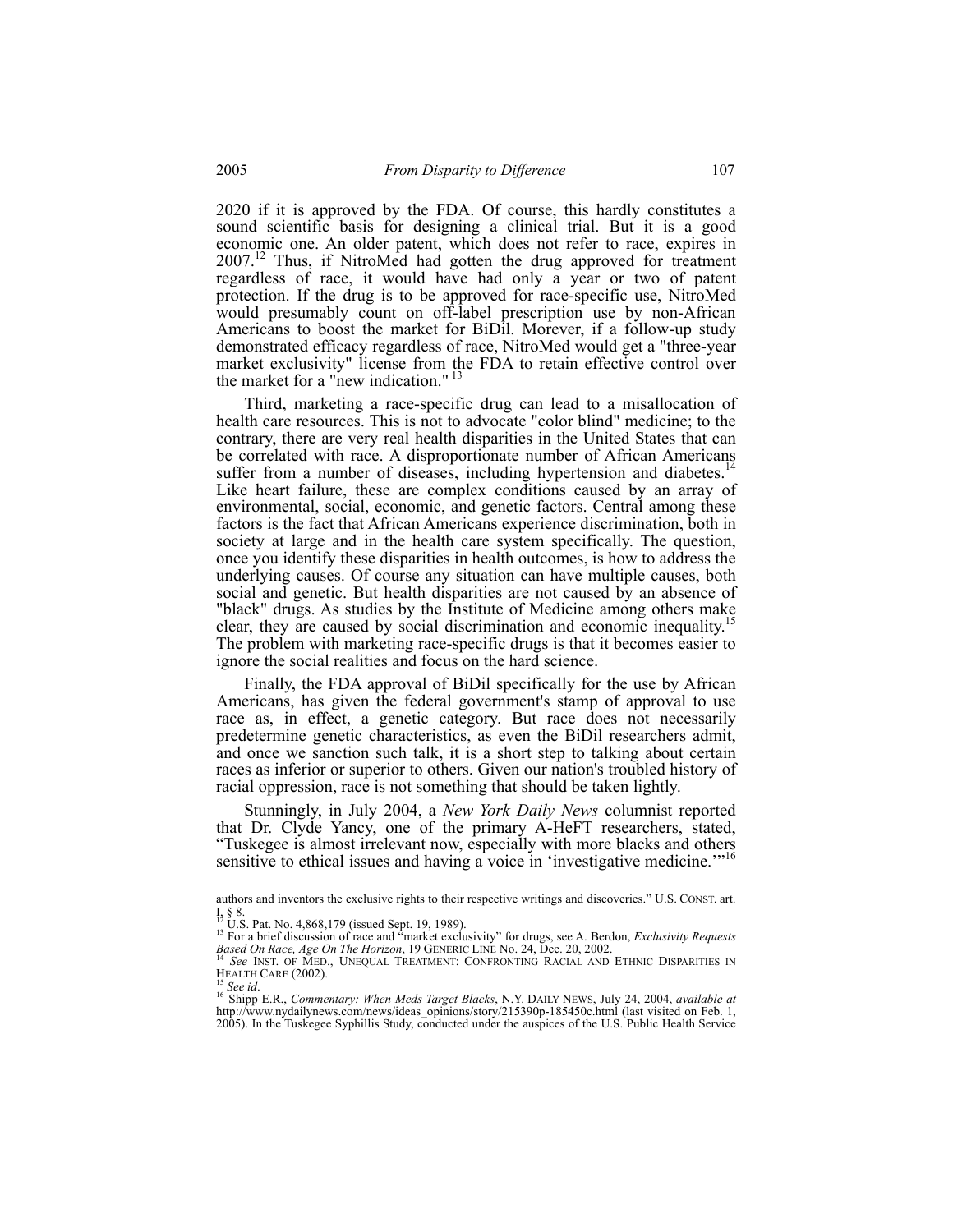This casual dismissal of one of the most infamous examples of racist exploitation of African Americans by the United States health care establishment was framed by the assertion that in the context of BiDil, "health benefits  $\ldots$  outweigh racial politics."<sup>17</sup> Dr. Yancy seems to be implying that a mere awareness of Tuskegee is enough to transcend its legacy. Memory, here, paradoxically leads to oblivion. He also posits a false dichotomy between health and politics — as if the mere fact that BiDil shows efficacy were enough to trump any concerns about how, whether, or why it is being framed as a race-specific drug.

Since NitroMed's initial announcement in 2001 and the subsequent completion of the A-HeFT trial, BiDil has emerged as a central player in ongoing debates over whether and how to use race or ethnicity as categories in biomedical research. It has also played a significant role at the forefront of broader political and legal discussions of the legitimacy of identifying and acting upon perceived biological or genetic differences among the races. This is hardly surprising, given NitroMed's own emphasis on "ethnic differences in the underlying pathophysiology of heart failure."<sup>18</sup> More surprising, however, is the lack of attention paid to how BiDil came to be an "ethnic" drug.

# A. BIDIL'S ORIGINS<sup>19</sup>

How did we get to this point? If we go back to BiDil's origins, we find that BiDil did not begin as an ethnic drug. Rather, it became ethnic over time and through a complex array of legal, commercial, and medical circumstances that transformed the drug's identity.

Over the past twenty years, a revolution has occurred in heart failure treatment with the development of a wide array of pharmaceutical interventions to improve both the longevity and quality of life of people suffering from heart failure. One of the earliest breakthroughs came in the 1980s with the first Vasodilator Heart Failure Trial ("V-HeFT I") which lasted from 1980 to 1985. V-HeFT I was led by Dr. Jay Cohn of the University of Minnesota and involved cardiologists from around the country working together with the United States Veterans Administration. The trials found that patients receiving a combination of two vasodilators, called hydralazine and isosorbide dinitrate ("H/I"), seemed to have a lower

from the 1930s to the 1970s, black men with syphilis were allowed to go untreated for years, even decades after effective treatments were discovered in the 1940s in order to provide researchers with information on the progression of the disease. *See, e.g.*, J.W. LEAVITT& R. NUMBERS, SICKNESS AND HEALTH IN AMERICA 331-346 (1985) (citing A.M. Brandt, *Racism and Research: The Case of the Tuskegee Syphilis Study*). In 1997 President Clinton offered a formal apology for the U.S. government's conduct in this affair. *See* William J. Clinton, President of the United States of America, Remarks in Apology for Study Done in Tuskegee (May 16, 1997), *available at*  Apology for Study Done in Tuskegee (May 16, 1997), http://www.cmh.pitt.edu/presremarks.html (last visited Dec. 17, 2003).<br>
<sup>17</sup> See Shipp, *supra* note 16.

<sup>&</sup>lt;sup>17</sup> See Shipp, *supra* note 16.<br><sup>18</sup> NitroMed Press Release, *supra* note 3.<br><sup>19</sup> For an extended discussion of this story, see Jonathan Kahn, *How a Drug Becomes "Ethnic": Law,*<br>*Commerce, and the Production of Racial C* ETHIC*S* 1 (2004).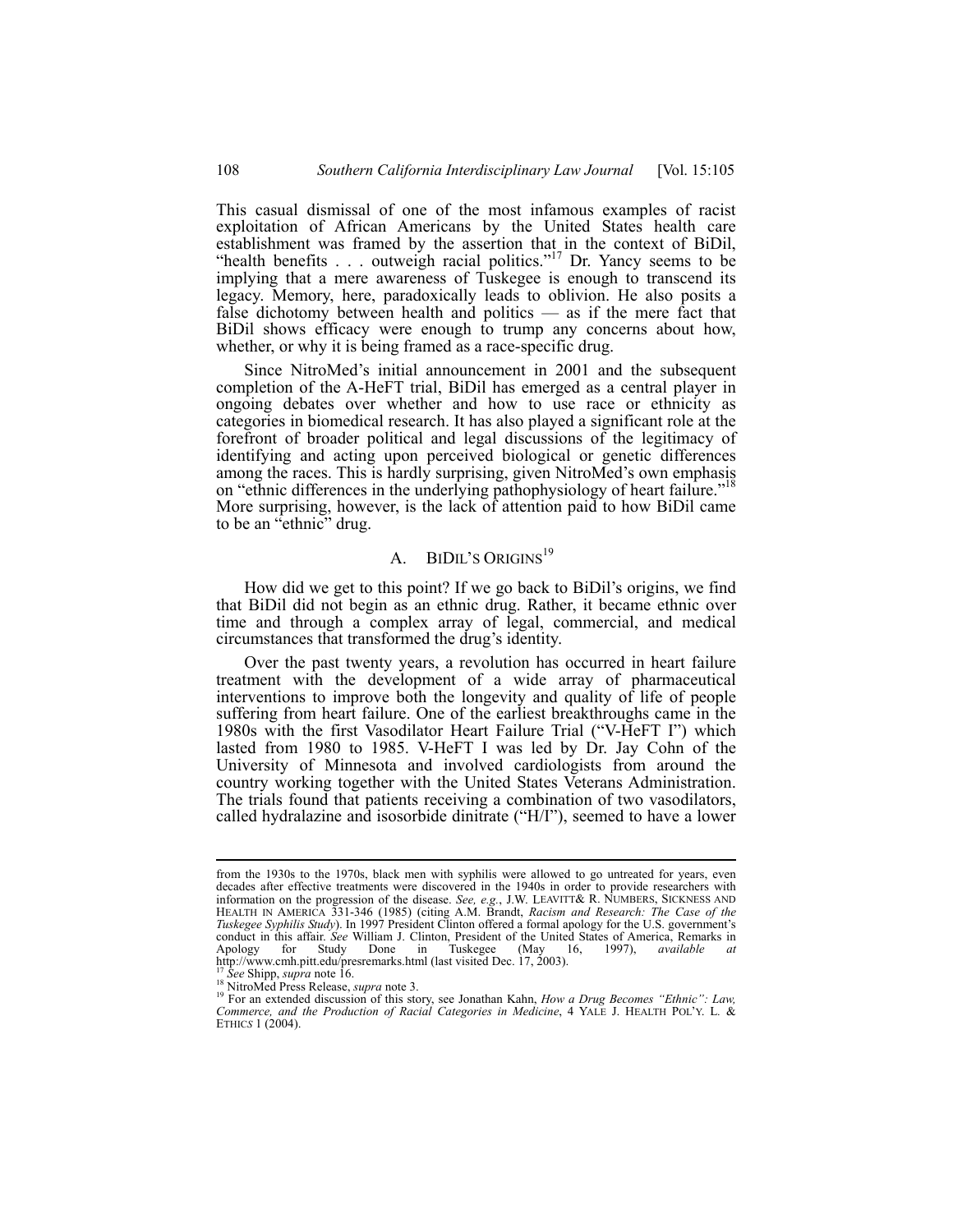rate of mortality. These two generic drugs later combined would become " $BiDi!$ ."

The V-HeFT I trial was soon followed by V-HeFT II, which lasted from 1986 to 1989. This trial compared the efficacy of the H/I combination against the drug, enalapril, an angiotestin-converter enzyme ("ACE") inhibitor, and concluded that there was an even more pronounced beneficial effect on mortality in the enalapril group, establishing ACE inhibitors as a front line therapy for heart failure.<sup>21</sup> The V-HeFT investigators did not build the trials around race or ethnicity. They enrolled both black and white patients and in the published reports of the trials' successes, they did not break down the data by race. Rather, they presented H/I (the BiDil drugs) as generally efficacious in the population at large, without regard to race.<sup>2</sup>

#### B. THE LEGAL CONSTRUCTION OF BIDIL

The role of law as a player in the emergence of BiDil as an ethnic drug began most recently in 1980, around the same time as the initiation of V-HeFT I. That year, President Carter signed two pieces of legislation that would come to translate the relationship between industry and academic researchers into law.<sup>23</sup> The first, the Stevenson-Wydler Technology Transfer Act,<sup>24</sup> encouraged government laboratories, universities, big industries, and small businesses to interact and cooperate with one another. The second, the Bayh-Dole Patent and Trademark Laws Amendment,<sup>25</sup> allowed institutions conducting research with federal funds, such as universities, to retain the intellectual property rights to their discoveries. It was in this context that V-HeFT's research findings, produced in cooperation with the United States Veterans Administration, could be commercialized through patent and trademark law. Thus, the lead cardiologists in the V-Heft trials, Drs. Jay Cohn and Peter Carson, were later able to obtain intellectual

 $\overline{\phantom{a}}$ 

<sup>&</sup>lt;sup>20</sup> See Kahn, *supra* note 19, at 11-16.<br><sup>21</sup> See Jay N. Cohn et al., *A Comparison of Enalapril with Hydralazine-Isosorbide Dinitrate in the* 

*Treatment of Chronic Congestive Heart Failure*, 325 NEW ENG. J. MED. 303 (1991). <sup>22</sup> The reports were numerous, bearing on a variety of characteristics measured in the trials. As far as I could tell, none of them broke the data out by race until a study published in 1999. Peter Carson et al., *Racial Differences in Response to Therapy for Heart Failure: Analysis of the Vasodilator-Heart Failure* 

*Trials*, 5 J. OF CARDIAC FAILURE 178 (1999).<br><sup>23</sup> *See, e.g.*, Sheldon Krimsky, *The Profit of Scientific Discovery and Its Normative Implications*, 75 CHI.KENT L. REV. 15 (1999). Krimsky notes,

The new federal initiatives on technology transfer and academic-industry-government collaborations were responsible for a marked rise in university patents. In 1980, American

university patents represented one percent of all U.S. origin patents. By 1990, the figure rose

to 2.4%. Within that decade, the number of applications for patents on NIH-sponsored inventions increased by nearly 300%.

*Id.* at 22.<br><sup>24</sup> *See* 15 U.S.C. § 3701 (1994). In particular, the Act encourages the transfer of technology developed in federal laboratories to the private sector for further development through Cooperative Research and Development Agreements ("CRADA"). In some instances, this involves the transfer of legal rights, such as the assignment of patent title to a contractor or the licensing of a government-owned patent to a private firm. In other cases, the transfer endeavor involves the informal movement of information, knowledge, or skills through person-to-person interaction.<sup>25</sup> *See* 35 U.S.C. §§ 200-212 (1994).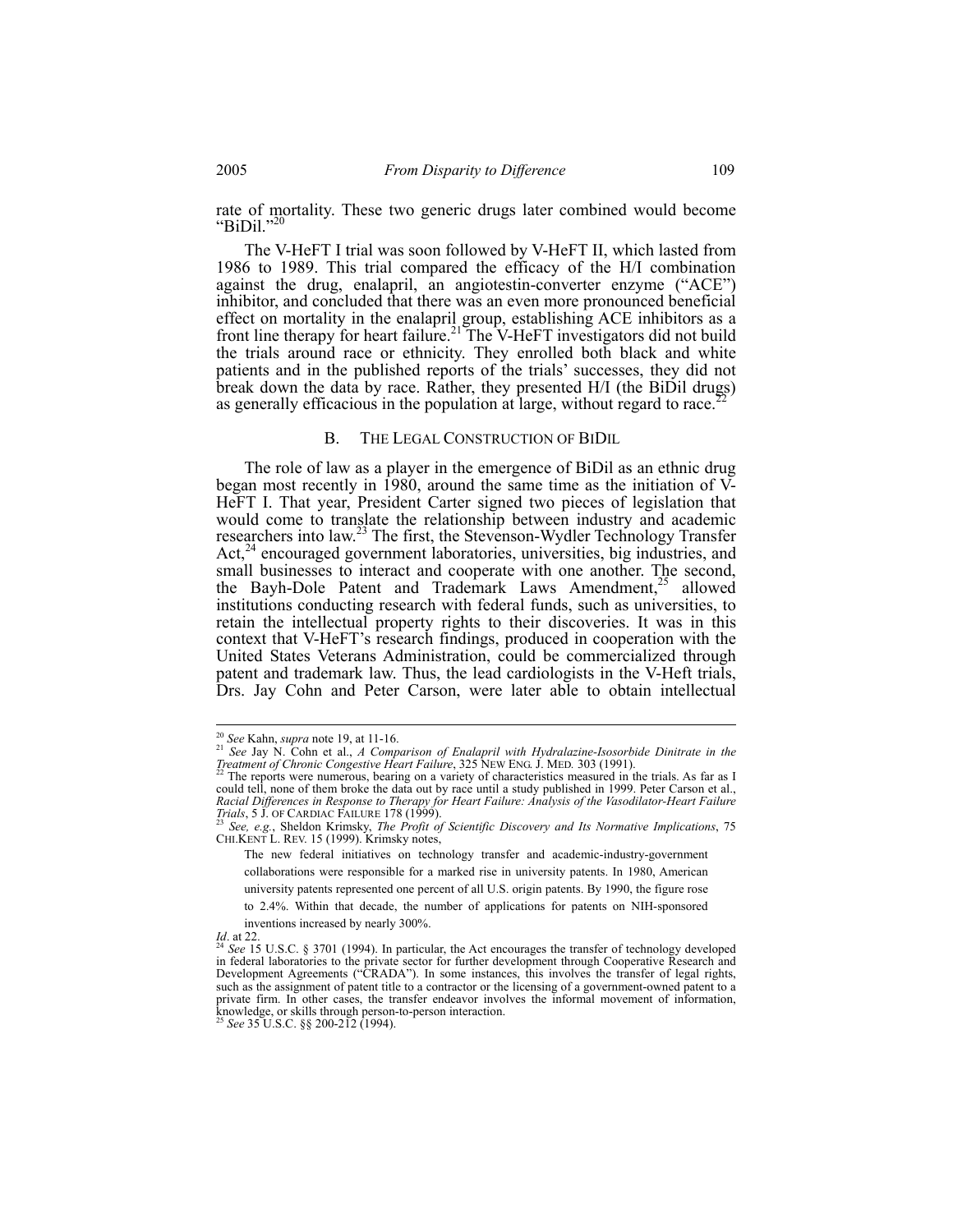property rights in BiDil-related patents and thereupon entered into deals with the likes of NitroMed to commercialize the discoveries made through the V-HeFT trials.

The first intervention of patent law in the development of BiDil, however, was negative and restrictive, rather than productive. Following the successful completion of V-HeFT II in 1989, the next logical step would have been to conduct a trial that explored the combined effects of ACE inhibitors and H/I. Dr. Cohn himself pushed for such a trial and openly bemoaned the lack of corporate support that would enable him and other cardiologists to go forward.<sup>26</sup> The key reason for such corporate resistance, as Cohn later noted, was that hydralazine and isosorbide dinitrate were both generic drugs and in the absence of intellectual property rights to the therapeutic compound, corporate support for further tests involving the BiDil drugs were not be forthcoming.<sup>27</sup> Thus, even years before BiDil was ever taken before the FDA for approval as a new drug, the lack of relevant intellectual property value seemed likely to condemn hydralazine and isosorbide dinitrate to obscurity as treatments for heart failure.

Cohn revived the prospects of BiDil by obtaining a patent in 1989, on a "method of reducing mortality associated with congestive heart failure using hydralazine and isosorbide dinitrate,<sup>228</sup> and then by developing BiDil as a new drug as a combination of H/I in single dose form. BiDil was a breakthrough of convenience — it made heart failure medication easier to use and to dispense — but it was not itself a new therapy. Again, at this point it was still a drug for everyone, regardless of race. It was not until Medco, a North Carolina biotech firm who first acquired the rights to BiDil in the early 1990s, started investing resources in conducting bioequivalence tests and developed marketing strategies, did BiDil begin the process of submitting its New Drug Application ("NDA") to the FDA in 1996.

with considerable vasoselectivity.

<sup>26</sup> *See* Jay N. Cohn, *Lessons from V-HeFT: Questions for V-HeFT II and the Future Therapy of Heart Failure*, 16 HERZ 267, 270 (1991). <br><sup>27</sup> Reviewing the course of the V-HeFT trials, Cohn notes,

The natural evolution of V-HeFT would have mandated that the vasodilator regimen [to be combined with enalapril in V-HeFT III] would be the combination of the hydralazine and isosorbide dinitrate, which has been so effective in V-HeFT I and V-HeFT II. Unfortunately, the need for financial support has made it necessary that the vasodilator be an agent with potential commercial interest. Thus, a calcium antagonist has been substituted in V-HeFT III for the hydralazine nitrate combination, and it will be felodipine — a calcium antagonist

Jay N. Cohn, *Introduction*, *87-6 Circulation, Supplement VI*, VI-1, VI-2--VI-3 (1993). *See also* Jay N. Cohn, *Invited Editorial: Treatment of Infarct Related Heart Failure: Vasodilators Other Than ACE Inhibitors*, 8 CARDIOVASCULAR DRUGS & THERAPY 119, 120 (1994) ("One of the problems with advocating non-ACE vasodilators in treatment of the post-infarct period relates to the inadequacy of the database on these drugs. Since hydralazine and isosorbide dinitrate are generic agents, there has been no effort on the part of a pharmaceutical company to mount large-scale trials or to develop an NDA for drug approval. In contrast, the ACE inhibitors have been heavily marketed and their use for infarct related heart failure appears to be growing rapidly."). 28 U.S. Pat. No. 4,868,179 (issued Sept. 19, 1989), *available at* http://www.uspto.gov (last visited Aug.

<sup>12, 2002).</sup>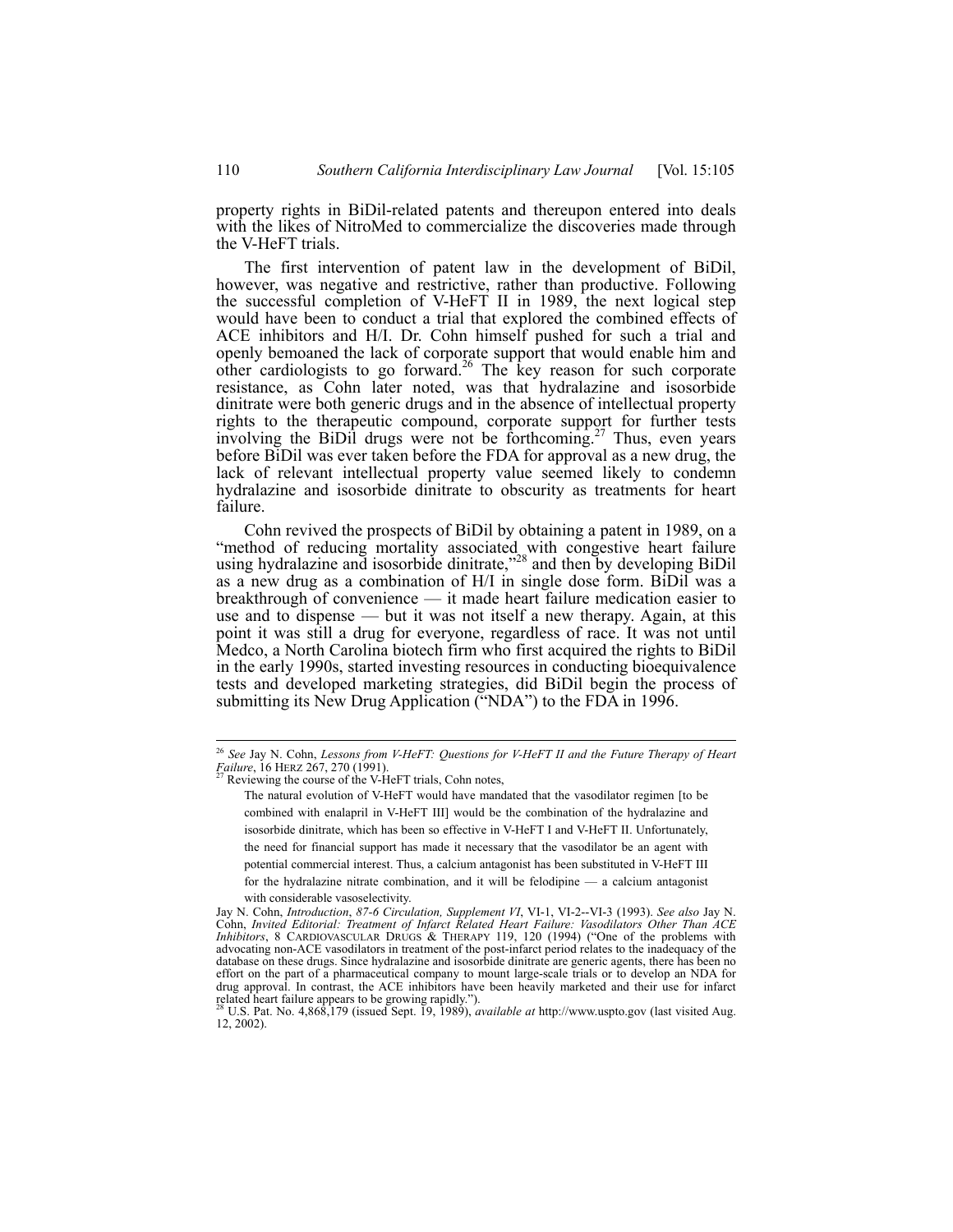There was a measure of convenience to BiDil, but that alone was not sufficient to drive its development nor, as it turned out, to obtain FDA approval. One consultant to the FDA panel that ultimately rejected the BiDil NDA in 1997 noted that the two generic component drugs of BiDil are there for anyone to use for heart failure.<sup>29</sup> The FDA's denial of the BiDil NDA would not change that. Rather, he observed, "the practical impact of the FDA not approving this combination today is that there won't be an economic incentive for the sponsor to get out and provide educational material for a lot of doctors to know how to use the drugs best."

The truly "convenient" breakthrough for BiDil, therefore, was not simply the combination of two generic drugs into one: it was the development of new intellectual property rights whose value was contingent upon FDA approval of the new drug. With a patentable therapy in hand, drug companies would have an incentive to educate physicians and market the new drug; thus, changing the behavior of both doctors and patients. Patent law (and to a lesser extent trademark law, which allowed for added brand name value in the marking of BiDil) provided a critical impetus toward the creation of BiDil. In contrast to the classic justification for patents as incentives to develop new products, intellectual property rights in BiDil's case provided an incentive for developing a new marketing strategy based on an existing therapy. Moreover, the fact that the two drugs comprising BiDil were already available as generics also indicates how patent law may distort a market, potentially obscuring less expensive generic alternatives that have the same therapeutic value.

The FDA ultimately rejected BiDil's first NDA because it found the retrospective analysis of data from the V-Heft trial insufficient to meet the regulatory criteria of statistical significance. It is important to note that the FDA advisory committee reviewing the drug did not think that BiDil did not work. To the contrary, many of the doctors on the panel were generally convinced of its clinical efficacy. They turned down the application because the V-HeFT trials were not designed as a new drug trial and as a result, the data produced could not meet the regulatory criteria of statistical significance required for new drug approval.<sup>31</sup>

Following the FDA rejection in 1997, the value of BiDil's intellectual property rights plummeted along with Medco's stock.<sup>32</sup>The rights reverted to Cohn and Medco exited the story of BiDil's development. It was at this point, that Cohn, together with Carson and others, went back to the V-HeFT data and categorized the results by race. In 1999, Carson, the lead author on the first article discussing this re-analysis, argued for a race-based differential response to H/I treatment based on this retrospective analysis of

 $\overline{\phantom{a}}$ 

<sup>&</sup>lt;sup>29</sup> Ctr. for Drug Evaluation and Research, Food and Drug Admin., *Cardiovascular and Renal Drugs Advisory Committee, 80th Meeting, Feb. 27, 1997, at 210, <i>available at* http://www.fda.gov/ohrms/dockets/ac/97/transcpt/326

http://www.bizjournals.com/triangle/stories/1997/02/24/daily12.html (last visited Nov 23, 2005).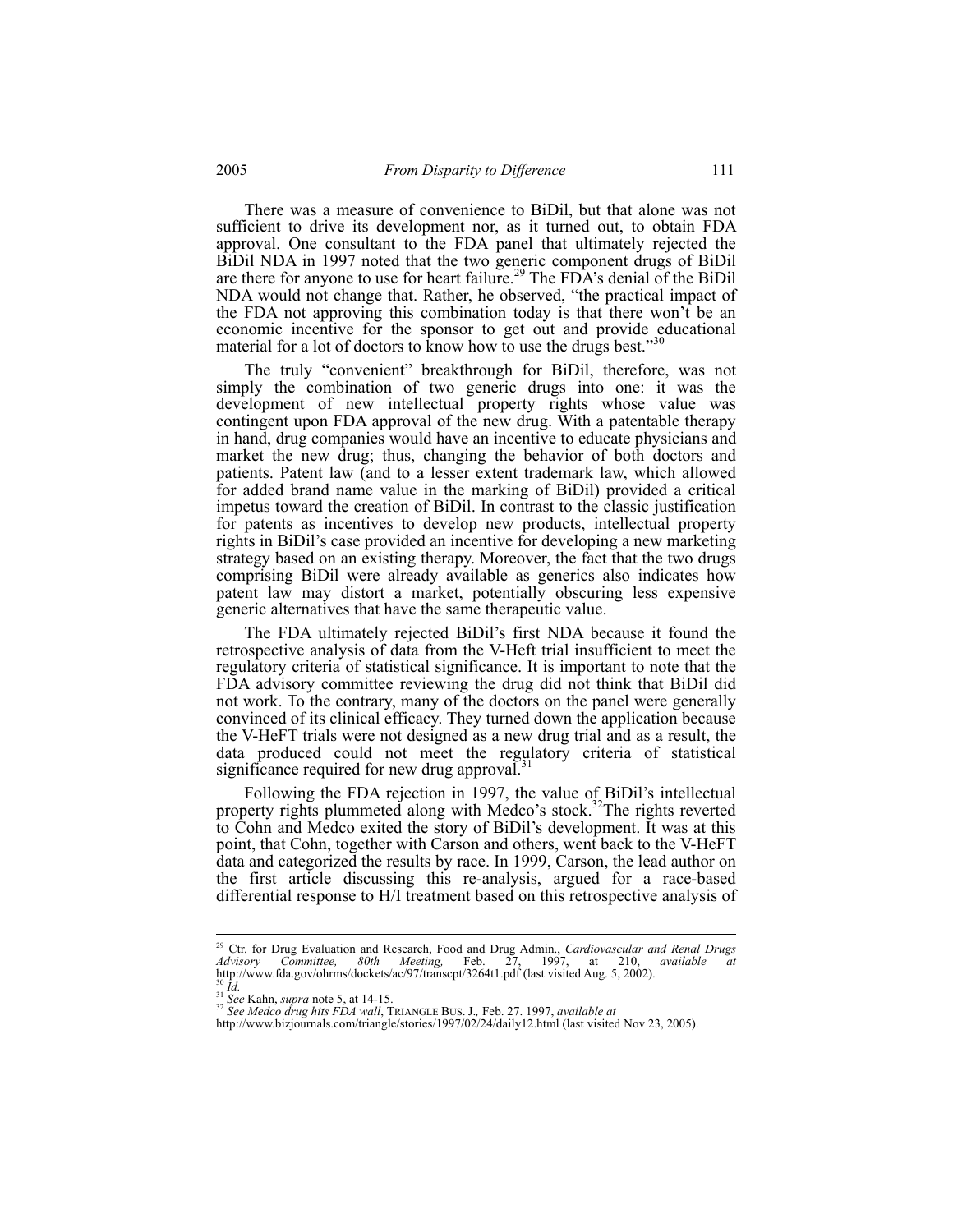the V-HeFT data, in particular, the nearly 15 year-old data from the V-HeFT I trials.<sup>3</sup>

The intervention of the federal regulatory system to deny the NDA marks the turning point on BiDil's journey toward becoming an ethnic drug*.* The regulatory action taken by the Advisory Committee provoked BiDil researchers to reconceptualize their drug along racial lines in order to get a "second bite" at FDA approval. After the publication of Carson's article, the value of BilDil's intellectual property rights rebounded not because of any changes to the underlying molecular structure or biological effects of BiDil as a drug, but due to the reanalysis of old V-HeFT data along racial lines.

NitroMed acquired the intellectual property rights to BiDil in September  $1999^{34}$  — the same month Carson published his paper on purported racial differences in response to the drug during the 1980 trials. In the hands of its new corporate handlers, together with their public relations consultants, BiDil was reborn as an ethnic drug. Hearkening back to the comment by the FDA panel consultant, the subsequent spate of publicity attending the inauguration of A-HeFT marked how the renewed value of BiDil's patent provided an incentive for NitroMed to educate doctors and the public about the nature and value of this "new" drug for African Americans.

In the next logical extension of patent rights in the process of creating an ethnic drug, Cohn and Carson jointly filed for a new BiDil-related patent on September 8, 2000. With the title *Methods of Treating and Preventing Congestive Heart Failure with Hydralazine Compounds and Isosorbide Dinitrate or Isosorbide Mononitrate*, the patent appears to be much the same as Cohn's original 1989 patent.<sup>35</sup> Upon closer inspection, however, the abstract to the patent specifies that the "present invention provides methods for treating and preventing mortality associated with heart failure in an *African American* patient."<sup>3</sup>

The issuance of the new patent is commercially important because the original patent is set to expire in 2007. The new race-based patent will not expire until 2020, extending NitroMed's monopoly market control over the use of the drug for thirteen years. Significantly, (and rather astonishingly) in issuing the second patent, the Patent Trademark Organization ("PTO") found that Cohn's first method-of-use patent for BiDil did not constitute "prior art" with respect to the new patent application. Rather, it found the application's race-specific method of treatment to be a "non-obvious" extension of the earlier concept and hence patentable.<sup>37</sup> In this chapter of

<sup>&</sup>lt;sup>33</sup> See Carson, *supra* note 19, at 178-87.

<sup>33</sup> *See* Carson, *supra* note 19, at 178-87. 34 *See* Press Release, NitroMed, NitroMed Acquires BiDil New Drug Application for Treatment of

Congestive Heart Failure (Sept. 10, 1999), http://www.nitromed.com/newsindex.html (last visited Dec. 7, 2003). <sup>35</sup> *See* U.S. Patent No. 6,465,463 (filed Sep. 8 2000) (issued October 15, 2002), *available at* 

http://www.uspto.gov (last visited Nov. 11, 2002).<br>  $\frac{36 \text{ Id.}}{6}$  (emphasis added).

<sup>36</sup> *Id.* (emphasis added). <sup>37</sup> *See* NitroMed, Inc., SEC Securities Act Filing (Form S-1/A), at 12 (Oct. 2, 2003).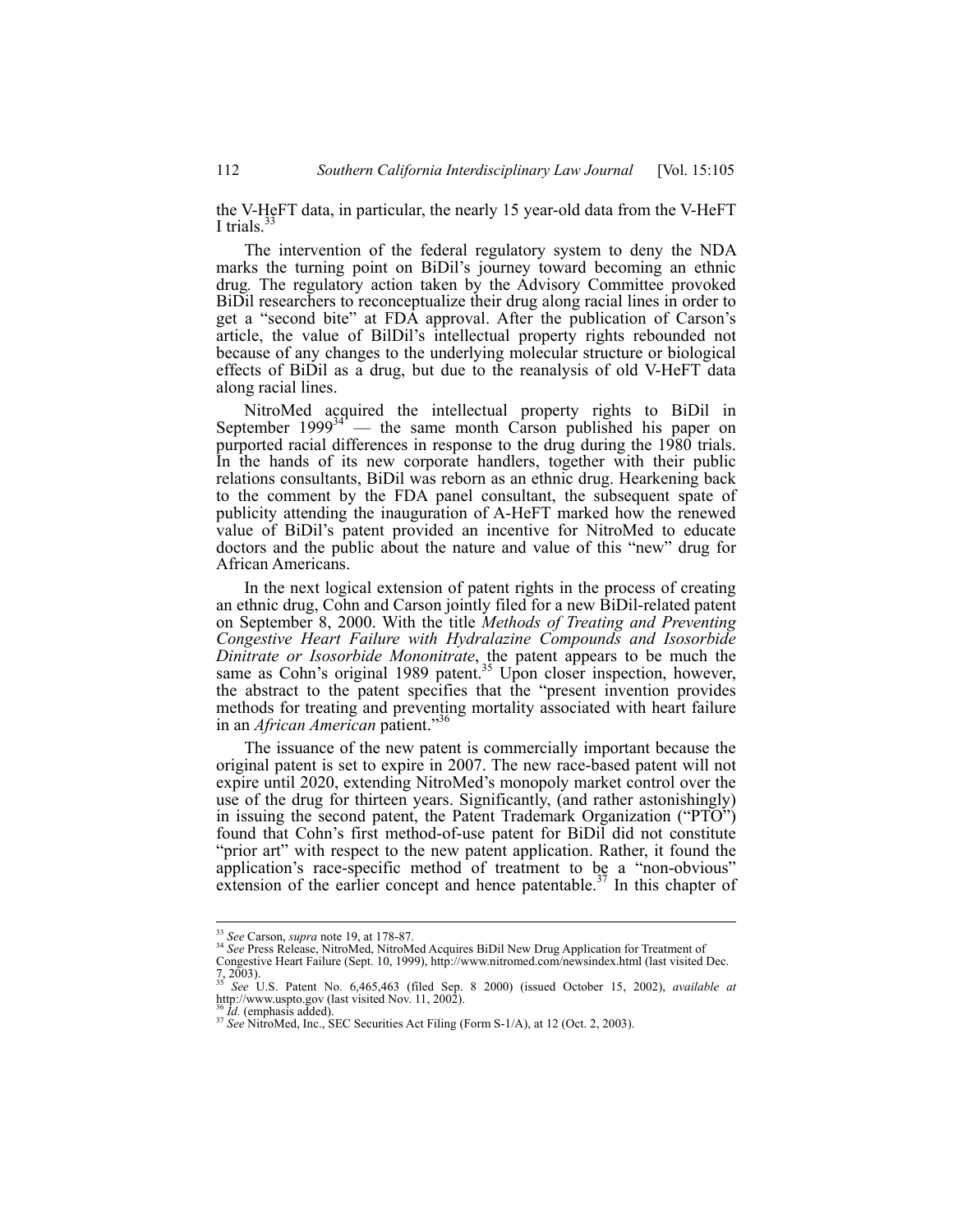BiDil's development, *patent law did not spur the invention of a new drug, but rather, prompted the reinvention of an existing therapy and labeled it to be ethnic.*

With the issuance of the patent on October 15, 2002, race entered the world of patent law in a new and explicit way. The scope of patent protection is typically referred to in terms of "metes and bounds."<sup>38</sup> The allusion to physical property is quite deliberate. Cohn's and Carson's new patent racializes the "metes and bounds" of their intellectual property claims. Scholars, such as Cheryl Harris<sup>39</sup> and Richard Thomson Ford,<sup>40</sup> have noted that American law has a long tradition of characterizing property and physical spaces in racial terms — often to devastating effects. Whether in the most egregious and obvious form of race-based slavery or in subtler identifications of neighborhoods or even race-identifiable names, $41$  which make it more difficult to obtain mortgages or jobs, the nature and value of property has long been profoundly influenced by and through its association with race.

Previous associations of race and property have generally involved a devaluing of property associated with racial minorities. Certain more recent legal classifications of race, as in affirmative action, have the potential to offer challenges to exclusionary conceptions of racialized property rights.<sup>42</sup> The racialization of BiDil's patent appears to be more in line with such assertedly "benign" uses of racial categories and has actually added value to the drug, resulting in a readiness of such groups as the Association of Black Cardiologists and the Congressional Black Caucus to support A-HeFT.<sup>43</sup> In this regard, BiDil gains cultural capital by being characterized as a means to redress an important health disparity in a historically underserved population.

But there is something very different about race-specific drugs, which distinguishes them from other well-intentioned attempts to use racial categories to overcome past social, political and economic injustices: they legitimize the use of race as a genetic category. With the emergence of critical race theory among an array of progressive scholars over the past two decades, there has been a growing awareness of the legitimacy and power of "race conscious" approaches to identifying, analyzing and addressing racial inequality in American society.<sup>44</sup> As the Civil Rights

<sup>&</sup>lt;sup>38</sup> A claim in a patent provides the metes and bounds of the right which the patent confers on the patentee to exclude others from making, using, or selling the protected invention. Graver Tank & Mfg. Co. v. Linde Air Products Co., 339 U.S. 605, 607 (1950).<br> ${}^{39}$  See Cheryl I. Harris, *Whiteness as Property*, 106 HARV. L. REV. 1707 (1993).

<sup>39</sup> See Cheryl I. Harris, *Whiteness as Property, 2008* Holidal Geography in Legal Analysis, 107 HARV. L.<br>REV. 184 (1994). <br><sup>41</sup> See Richard T. Ford, *The Boundaries of Race: Political Geography in Legal Analysis,* 107 HARV

<sup>&</sup>lt;sup>41</sup> *See, e.g., Alan B. Kruger, <i>Sticks and Stones Can Break Bones, but the Wrong Name Can Make a Job Hard to Find, N.Y. TIMES, Dec. 12, 2002, at C2.* 

<sup>&</sup>lt;sup>42</sup> See, e.g., Harris, supra note 34, at 1768-91.<br><sup>43</sup> See, e.g., Harris, supra note 34, at 1768-91.<br><sup>43</sup> See NitroMed, The A-Heft Coalition, *available at* http://www.nitromed.com/BiDil.asp (last visited Mar. 25, 2005).

<sup>44</sup>*See* Gary Peller, *Race Consciousness*, 1990 DUKE L. J. 758, 758-834. Critical race theory is a large and diverse area of scholarship. For several useful anthologies, see also K. Anthony Appiah & Amy Gutmann, *Color Conscious* (1996) and Kimberle Crenshaw et al., *Critical Race Theory* (1995).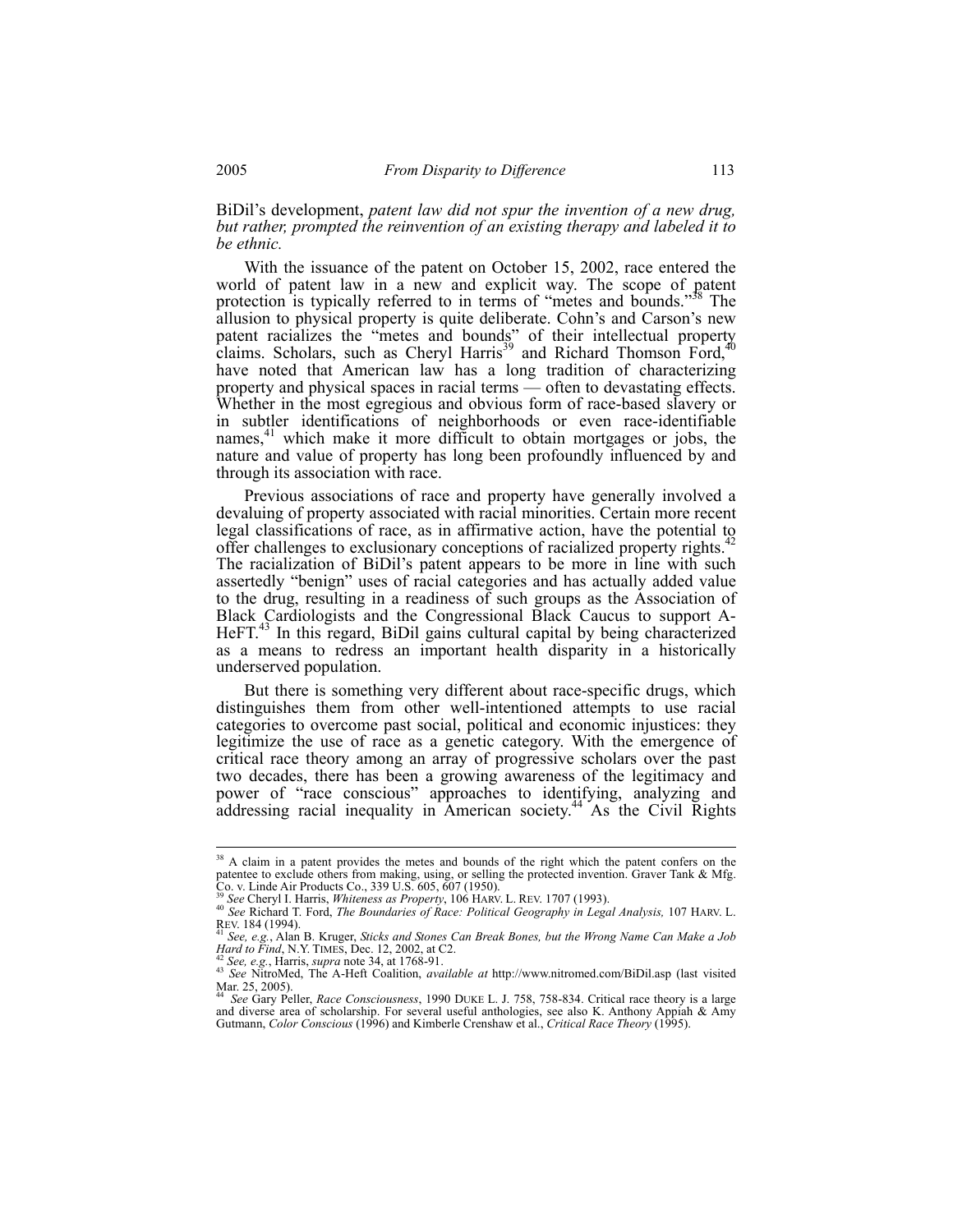Movement emerged in the aftermath of World War II, it focused first on breaking down the legal regime of apartheid institutionalized in the pervasive Jim Crow laws that segregated all aspects of life in the American South.45 From *Brown v. Board of Education* in 1954 to the Civil Rights Act of 1964 and the Voting Rights Act of 1965, great strides were made to break down formal legal barriers to civic and political participation.<sup>46</sup> After the mid-1960s, the movement for civil rights began to broaden its focus to include issues of economic rights. Thus, for example, in 1967, Martin Luther King, Jr. began working with others to plan a Poor People's Campaign and March on Washington to highlight issues of economic justice.<sup>4</sup>

Thus, the major civil rights struggles of the past several decades have focused around issues of desegregation, affirmative action and discrimination in such areas as housing, public accommodations, and employment.<sup>48</sup> To identify and address discrimination in these areas, it is necessary to collect and categorize data by race. Indeed, the current racial and ethnic categories used in the United States Census emerged largely in response to needs and pressures created by the Civil Rights Movement and the legislation emerging from it.<sup>49</sup> Thus, to track violations of voting rights or employment discrimination claims, it is essential to aggregate data by race. While highly problematic for an array of social and political reasons, the use of racial and ethnic categories in such contexts does not directly implicate them as biological or genetic constructs.

Over the past two decades, however, the movement for civil rights has continued, for very good reasons, to broaden its focus to encompass a much more explicit concern for health rights. From the creation of the Office of Minority Health in  $1985^{51}$  to the Minority Health and Health Disparities Research and Education Act of  $2000^{52}$  and the proposed Closing the Health Care Gap Act of 2004,<sup>53</sup> major federal initiatives have been undertaken to identify and address racial disparities in health care.

As the above discussed initiatives and related plans engage social, economic, and political influences on disparate health *outcomes*, they implicate racial and ethnic categories to be social, economic and political

<sup>45</sup> *See, e.g.*, ROBERT WEISBROT, FREEDOM BOUND: A HISTORY OF AMERICA'S CIVIL RIGHTS MOVEMENT  $(1991)$ .

<sup>46</sup> *See, e.g.*, J. HARVIE WILKINSON, FROM BROWN TO BAKKE: THE SUPREME COURT AND SCHOOL

INTEGRATION: 1954–1978 (Oxford University Press 1979).<br><sup>47</sup> *See, e.g.*, Stephen B. OATES, LET THE TRUMPET SOUND: THE LIFE OF MARTIN LUTHER KING, JR.<br>448-481 (Harper Perennial 1994).

<sup>48</sup> *See* Weisbrot, *supra* note 40. 49 *See* MELISSA NOBLES, SHADES OF CITIZENSHIP: RACE AND THE CENSUS IN MODERN POLITICS 14-22 (Stanford University Press 2000).

<sup>50</sup> *See id.*; Michael Omni, *Racial Identity and the State: Dilemmas of Classification*, LAW AND INEQUALITY, Winter 1997, at 7. 51 *See* United States Office of Minority Health, About OMH (2005),

http://www.omhrc.gov/OMH/sidebar/aboutOMH.htm. (last visited Mar. 25, 2005).<br><sup>47</sup> Minority Health and Health Disparities Research and Education Act of 2000, 42 U.S.C. § 202 (2000).

<sup>&</sup>lt;sup>53</sup> See OFFICE OF LEGISLATIVE POLICY AND ANALYSIS, CLOSING THE HEALTH CARE GAP ACT (2004), http://olpa.od.nih.gov/legislation/108/pendinglegislation/clhealthgap.asp (last visited Mar. 25, 2005).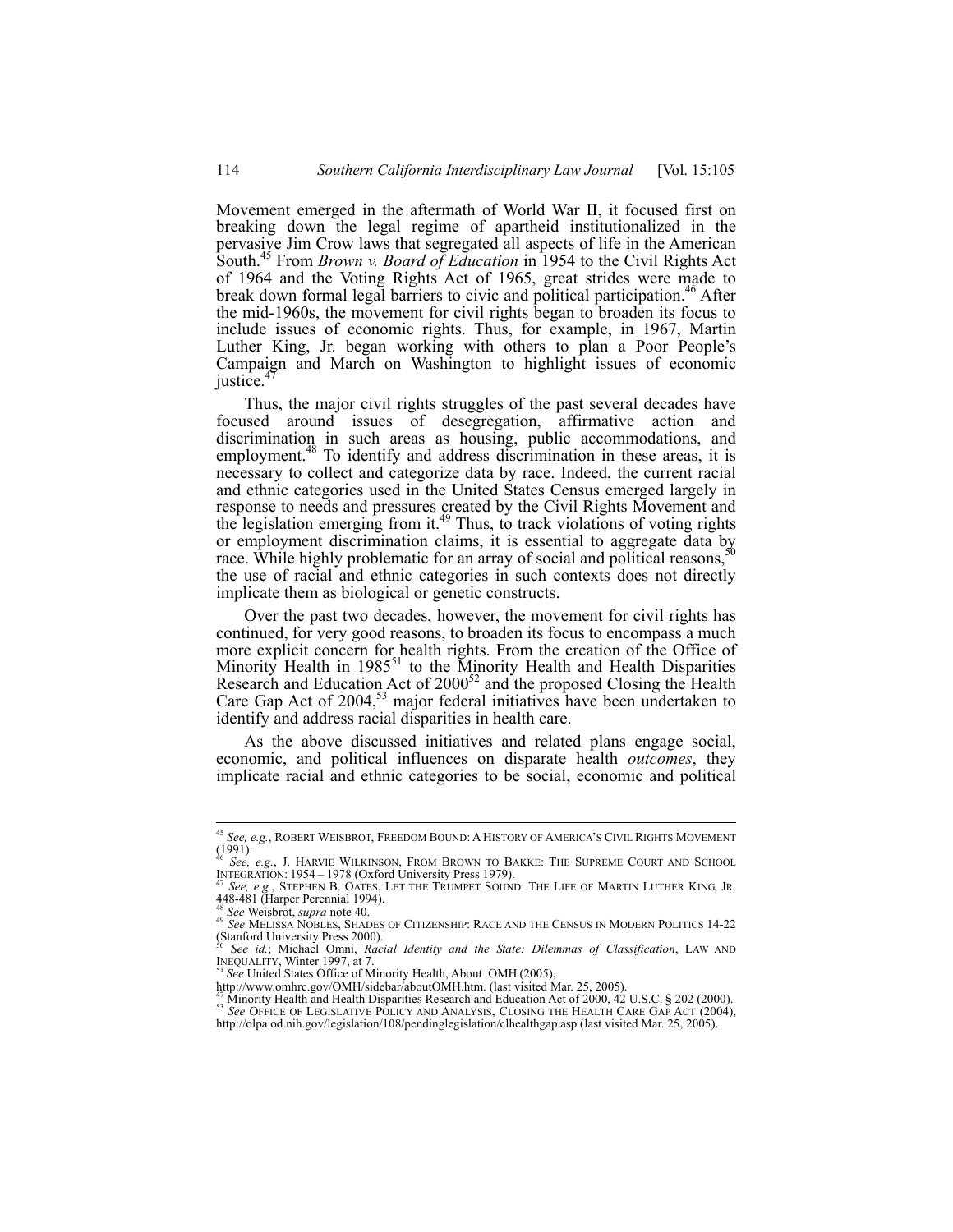constructs.54 Such concerns mark a natural progression of civil rights activism from political and economic rights into the realm of health. However, when racial and ethnic categories are used to guide initiatives to uncover the underlying *causes* of disease, the implication arises that these categories serve as biological and/or genetic concepts. To the extent that otherwise well-intentioned attempts to redress health disparities implicitly or explicitly invoke race as a genetic concept, these attempts also run the risk of fueling what anthropologist Alan Goodman has characterized as a "comeback" in "racialized notions of biology."<sup>55</sup> This marks a fundamental difference between civil rights activism in the arena of health as opposed to political or economic rights.

Prominent among such otherwise well-intentioned federal mandates are the National Institutes of Health ("NIH") Revitalization Act of 1993 $^{56}$  and the Food and Drug Administration Modernization Act of 1997.<sup>57</sup> The former directs the NIH to develop guidelines for women and minorities in NIH-sponsored clinical research,<sup>58</sup> and the latter directs the FDA to examine issues related to the inclusion of racial and ethnic groups in clinical trials of new drugs.<sup>59</sup> Pursuant to these mandates, the NIH and FDA have issued detailed guidelines mandating certain procedures and practices concerning the inclusion of ethnic and racial minorities in clinical trials.<sup>60</sup> While clinical trials and drug development may sometimes look at an array of factors, including social and economic variables, they also frequently look *only* at biomedical variables. This is especially true of drug development, which necessarily focuses primarily on establishing the biological safety and efficacy of chemical compounds to gain FDA approval.<sup>61</sup> When a drug's efficacy or safety is correlated to racial or ethnic categories, it opens the door to reifying those categories as genetic.

This, of course brings us back to BiDil. The role of the federal legal and regulatory system in producing BiDil as an ethnic drug is especially important because it lends the imprimatur of the state to the use of race as a biological category. Between the FDA's letter commenting on the ultimate approvability of BiDil as a race-specific drug<sup>62</sup> and the PTO's recent

<sup>54</sup> *See, e.g.*, INSTITUTE OF MEDICINE OF THE NATIONAL ACADEMIES, UNEQUAL TREATMENT:

CONFRONTING RACIAL AND ETHNIC DISPARITIES IN HEALTHCARE (2003). 55 Alan H. Goodman, *Why Genes Don't Count (for Racial Differences in Health)*, 90 AM. J. PUB.

<sup>&</sup>lt;sup>56</sup> National Institutes of Health Revitalization Act of 1993, 42 U.S.C. § 201 (1993).<br><sup>57</sup> Food and Drug Modernization Act of 1997, Pub.L. No. 105-115, 111 Stat. 2296.<br><sup>58</sup> See National Institutes of Health Revitalizatio WOMEN AND MINORITIES AS SUBJECTS IN CLINICAL RESEARCH (2000),

http://grants.nih.gov/grants/funding/women\_min/guidelines\_update.htm (last visited February 9, 2006); UNITED STATES FOOD AND DRUG ADMINISTRATION, Guidance for Industry: Collection of Race and Ethnicity Data in Clinical Trials (2005), *available at* http://www.fda.gov/cder/guidance/5656fnl.htm

<sup>(</sup>last visited Nov. 1, 2005). <sup>61</sup> *See, e.g.*, Michelle Meadows, Food and Drug Admin., The FDA's Drug Approval Process: Ensuring Drugs are Safe and Effective (2002), *available at* http://www.fda.gov/fdac/features/2002/402\_drug.html (last visited Mar. 25, 2005). 62 *See* NitroMed, *NitroMed Receives FDA Letter on BiDil® NDA, a Treatment for Heart Failure in* 

*Black Patients* (Mar. 8, 2001), http://www.nitromed.com/newsindex.html (last visited Dec. 7, 2003).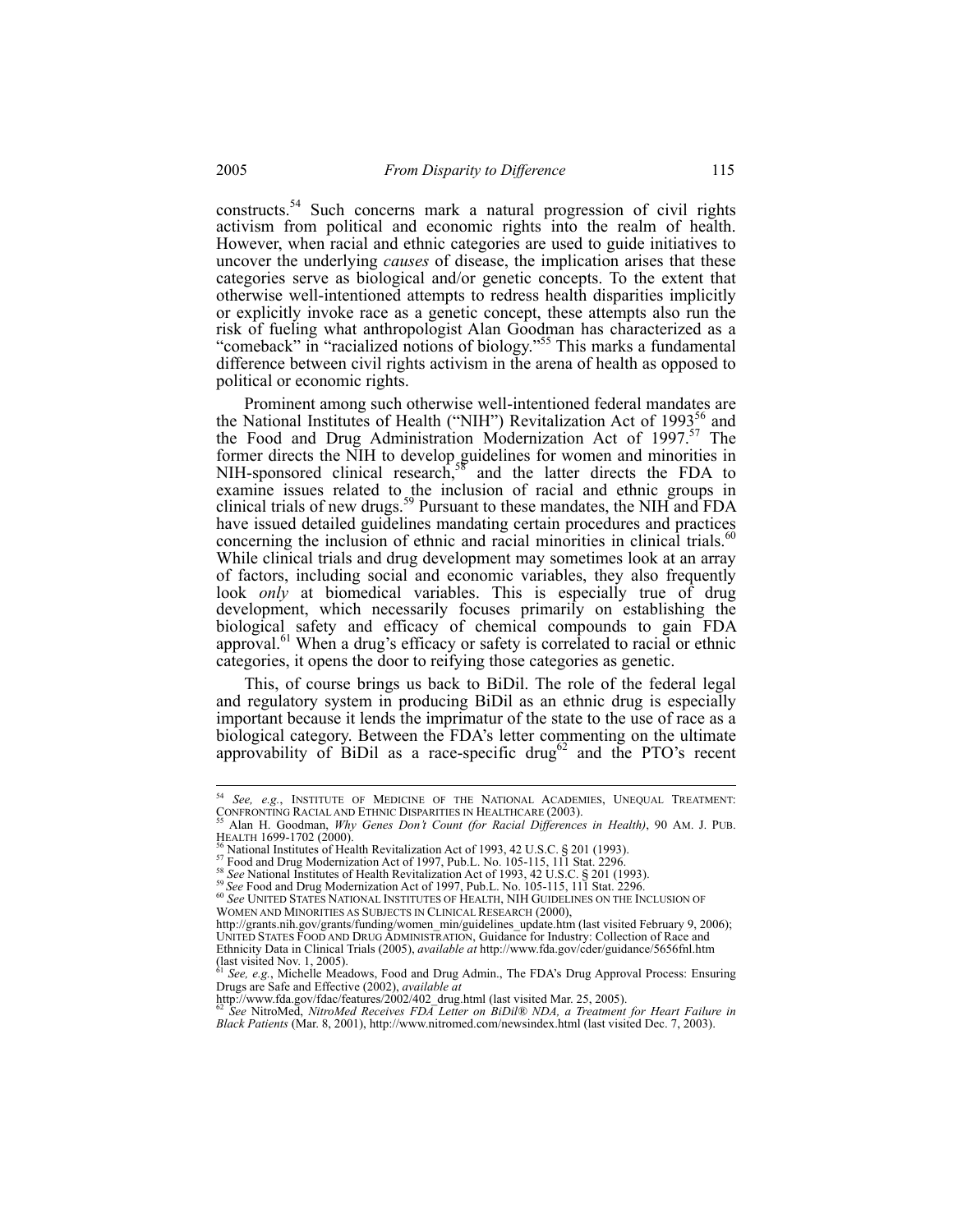issuance of the patent for using  $H/I$  in African American patients,  $63$ powerful federal agencies have legitimized the use of race as a marker for biological difference. To the extent that institutions of the state, such at the PTO or the FDA, come to mark certain biological conditions as "racial," race may become a surrogate not only for medical research, but also for a wide array of legally sanctioned discrimination.

# II. POST-A-HEFT DEVELOPMENTS

Bearing this story in mind, we now turn to developments that have transpired since the A-HeFT trials were concluded in July 2004. In particular, we will explore the strategic reification of race in three related contexts: (1) identify the past and current manipulations of statistical data to make it appear as if the race-specific character of BiDil's development was driven more by medicine than by commerce; (2) consider how the appearance of difference created by such manipulations becomes conflated with genetics; and (3) broaden the analysis to examine how particular themes in debates about race and drug development connect to strategies that use genetics to recharacterize race-specific health disparities caused by structural inequality or discrimination as mere differences rooted in genetics and personal choice. The resulting focus on "difference" prioritizes market mechanisms over state intervention to redress persistent problems of social and economic inequality.

### A. STATISTICAL MANIPULATION

From its outset, the development of BiDil has been strategically framed by misleading and sometimes entirely incorrect statistics. The spate of media reports following NitroMed's initial announcement of the racespecific A-HeFT trials in early 2001 almost uniformly repeated NitroMed's own assertion that African-Americans died from heart failure at a rate twice that of white Americans. Proponents of BiDil used the statistical disparity to buttress claims that heart failure was somehow a "different disease"<sup>64</sup> in African Americans that needed to be addressed at the genetic level.

This statistic, however is wrong — egregiously wrong.<sup>65</sup> Through a curious series of events, involving mis-citations to a decade-old study and the too-ready acceptance of assertions of racial difference, the 2:1 mortality statistic was taken up widely throughout the media (via NitroMed's press releases) and professional journals. Of particular significance and influence was a 1999 article in the *New England Journal of Medicine* which asserted that "the population-based mortality rate from congestive heart failure is 1.8 times as high in black men as for white men and 2.4 times as high for

<sup>&</sup>lt;sup>63</sup> U.S. Patent No. 6,465,463 (issued Oct. 15, 2002).

<sup>64</sup> Clyde W. Yancy, *The Role of Race in Heart Failure Therapy*, CURRENT CARDIOLOGY REPORTS, May<br>2002, at 218.<br>65 See Jonathan Kahn, Catting the Manuel Printer Contract of the Contract of See Jonathan Kahn.

<sup>2002,</sup> at 218. 65 *See* Jonathan Kahn, *Getting the Numbers Right: Statistical Mischief and Racial Profiling in Heart Failure Research*, 46 PERSPECTIVES IN BIOLOGY AND MEDICINE 473 (2003).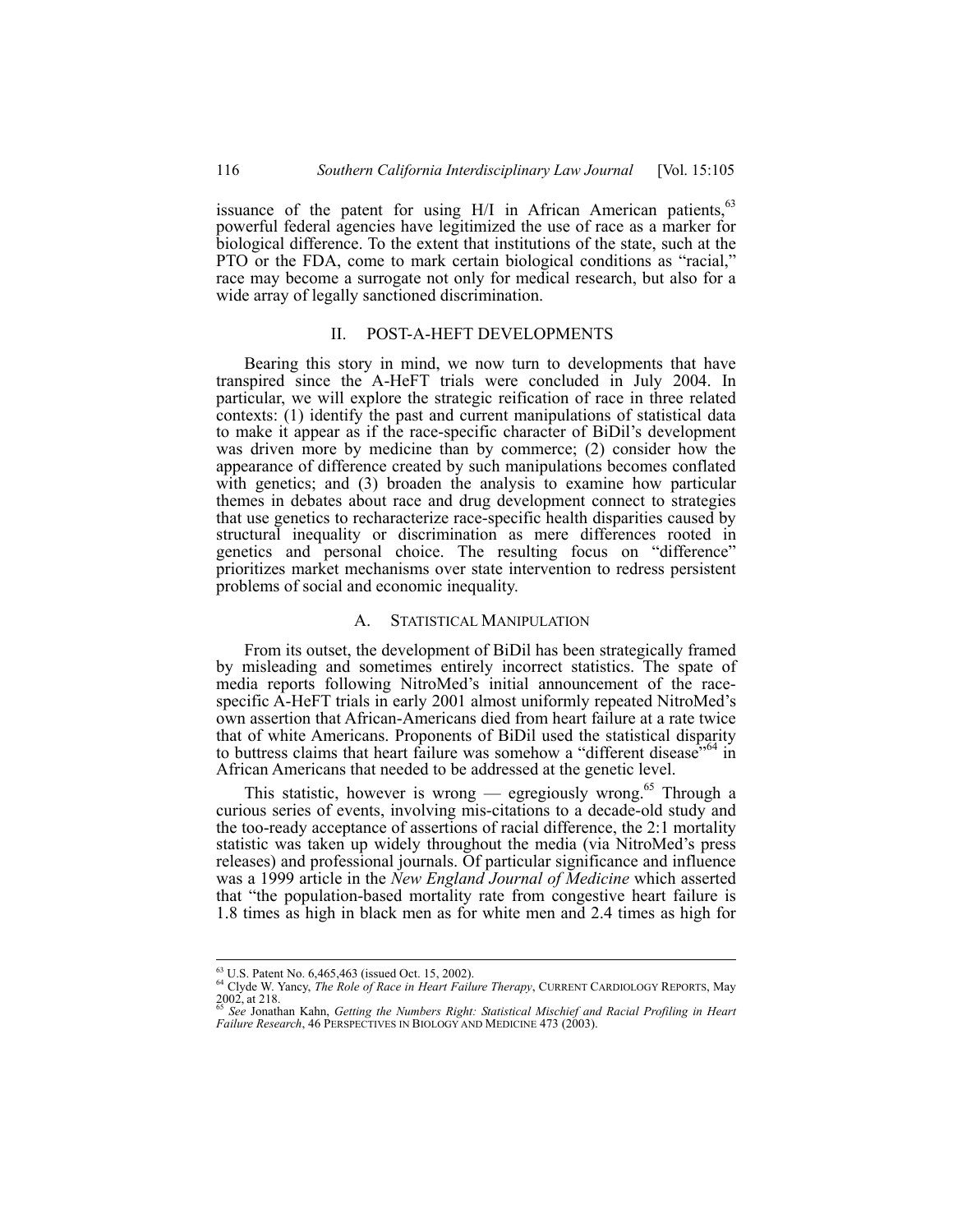black women as white women."<sup>66</sup> These figures, it turns out, were derived from a 1987 editorial by Richard Gillum of the National Center for Health Statistics.<sup>67</sup> Gillum's article used these figures, but with an important qualification: he specified explicitly that they applied only to "persons aged 35 to 74 years.<sup>68</sup> Leaving out this age-specific qualification is a major problem on its own, but Gillum also noted in the same editorial that the ratio of black to white mortality in persons over age 75 approached 1, i.e. 1:1. Moreover, this data was based on information from  $1981.^{69}$  For current information that includes overall mortality from all age ranges, a simple visit to the Centers for Disease Control's statistical information website, http:// wonder.cdc.gov, reveals the actual black to white ratio of individuals suffering from congestive heart failure to be approximately  $1:08$  to  $1.'$ 

The article on these statistical missteps was published in late 2003. By mid-2004, it appeared that NitroMed and the doctors around A-HeFT changed their rhetoric by asserting that African Americans had a "higher rate" of mortality than the "corresponding" white population.<sup>71</sup> It appears that the article might have had some effect. The drive to perceive racial difference in the context of biology, however, is relentless. No matter how many times you strike it down, it keeps coming back to life. This is doubly true when dealing with statistics, as Mark Twain is reputed to have said, "Facts are stubborn things, but statistics are more pliable."

So it was on January 11, 2005, that NitroMed, in a press release announcing that BiDil had been named to the American Heart Associations annual "Top Ten Advances List," asserted that "African Americans between the ages of 45 and 64 are 2.5 times more likely to die from heart failure than Caucasians in the same age range."<sup>72</sup> NitroMed then repeated this statistic in a February press release announcing the FDA's acceptance of its Abbreviated New Drug Application ("ANDA").<sup>73</sup> Unlike the previous 2 to 1 statistic, this new statistic is technically accurate. NitroMed fails to mention, however, that only about 6% of overall mortality from heart failure occurs in the 45-64 age range.<sup>74</sup> About 93% of mortality occurs after age 65, and in that group there is almost no difference in age-adjusted

 $\overline{\phantom{a}}$ 

<sup>66</sup> Daniel L. Dries et al., *Racial Differences in the Outcome of Left Ventricular Dysfunction*, NEW ENGL. J. MED*.* 340, 609-616 (1999). 67 *See* Richard F. Gillum, *Heart Failure in the United States, 1970-1985*, 113 AM. HEART J. 1043

 $(1987)$ .<br>
<sup>68</sup> *Id.*<br>
<sup>69</sup> *See id.* at 1043-45.

<sup>68</sup> *Id.* <sup>69</sup> *See id.* at 1043-45. 70 *See* Kahn, *supra* note 58, at 474. 71 *See, e.g.*, Press Release, NitroMed (July 19, 2004), http://www.nitromed.com/07\_19\_04a.asp. (last visited Mar. 21, 2005).

<sup>&</sup>lt;sup>72</sup> NitroMed, *BiDil® Named to American Heart Association's 2004 'Top 10 Advances'*, Jan. 11, 2005, *available at http://www.mi3.com/pressreleases/2005.01.11.NitroMed.pdf.* 

available at http://www.mi3.com/pressreleases/2005.01.11.NitroMed.pdf.<br><sup>73</sup> NitroMed, *FDA Accepts NitroMed's New Drug Application Resubmission for BiDil; Submission Granted a June 23, 2005 PDUFA Date, Feb. 3, 2005, availa* 

<sup>(</sup>last visited February 9, 2006).<br><sup>74</sup> To obtain this information, I visited the CDC's Wonder website. The percentages are derived from queries for information concerning compressed mortality by race, age adjusted for ages 45 to 64 and ages 65 and above. *See* CDC Wonder, *available at* http://wonder.cdc.gov (last visited Jan. 11, 2005).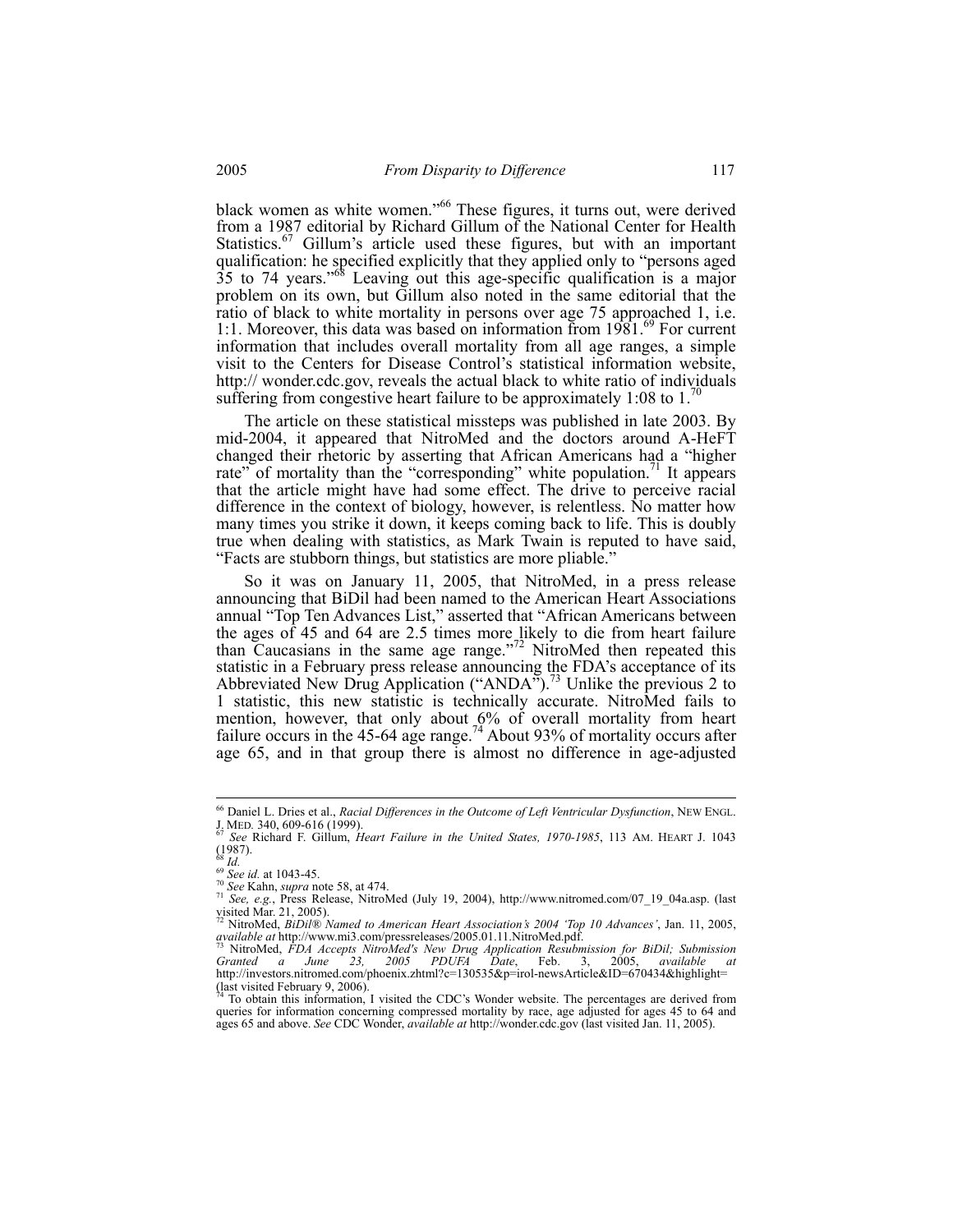mortality rates between blacks and whites.<sup>75</sup> Indeed, the crude death rate for blacks is actually lower than that for whites.<sup>7</sup>

Then, as if to add insult to injury, on March 22, 2005, Current Communications Company, with a grant from NitroMed, launched a new website, http://www.aheft.org.<sup>77</sup> Presenting an array of information about the A-HeFT trials and supported by an advisory board of the major cardiologists behind BiDil, including Jay Cohn and A-HeFT principal investigator, Ann Taylor, the site confidently asserts that "mortality rates were 1.8 times higher for African American men than for white men and 2.4 times higher for African American women than for white women."<sup>78</sup> They support this assertion with a reference to the 1999 *New England Journal of Medicine* article, and while providing the caveat that "not all observations have demonstrated a mortality risk due to race," the article makes no reference to the dated and age specific nature of the original Gillum data.<sup>4</sup>

Why this investment in creating a major racial difference where none exists? One can only ask: if you have a medical interest in the underlying etiology of a disease do you look at a subgroup where 6% of mortality occurs or at one in which 93% of mortality occurs? If, however, you have a commercial interest in convincing the FDA and capital markets that there is a legitimate basis for approving a race-specific drug, then showing a huge difference becomes central to marketing your product, but, of course, you do not mention that your subgroup represents only 6% of the overall mortality rate.

In the emerging field of pharmacogenomics, where drug companies are hoping to tailor therapies ever more closely to the genetic profile of individuals or groups of consumers, identifying racial or ethnic correlations with disease is becoming big business. One announcement for a 2005 industry conference on "Multicultural Pharmaceutical Market Development and Outreach" stated:

The unprecedented growth in ethnic populations across various regions in the United States opens doors to a wide array of new market opportunities for healthcare and pharmaceutical companies. Untapped consumers for both new and proven therapeutics sold as prescription or over-the-counter products represent a total population of almost 80 million whose combined purchasing power by 2009 is estimated \$2.5 trillion.

With the onslaught of generics, pricing battles and DTC competition, reaching out effectively to America's emerging majority is a clear road to

 $^{75}$  Id.

<sup>&</sup>lt;sup>76</sup> In the over 65 age group, the crude death rate for blacks is 142.9 per 100,000; for whites it is 153.3<br>per 100,000. *Id.*<br> $\frac{1}{27}$ 

per 100,000. *Id.* <sup>77</sup> *See* Current Communications Company, *New Web Site Explains Significance of the First Major Clinical Trial to Test Effectiveness of Heart Failure Medication in African Americans*, *available at*

http://biz.yahoo.com/prnews/050322/phtu027\_3.html (last visited Mar. 22, 2005).<br><sup>78</sup> AHeFT.org, *Implications of A-HeFT for Patient Care*, http://www.aheft.org/implications.asp (last visited Mar. 22, 2005).<br>visited Mar. 22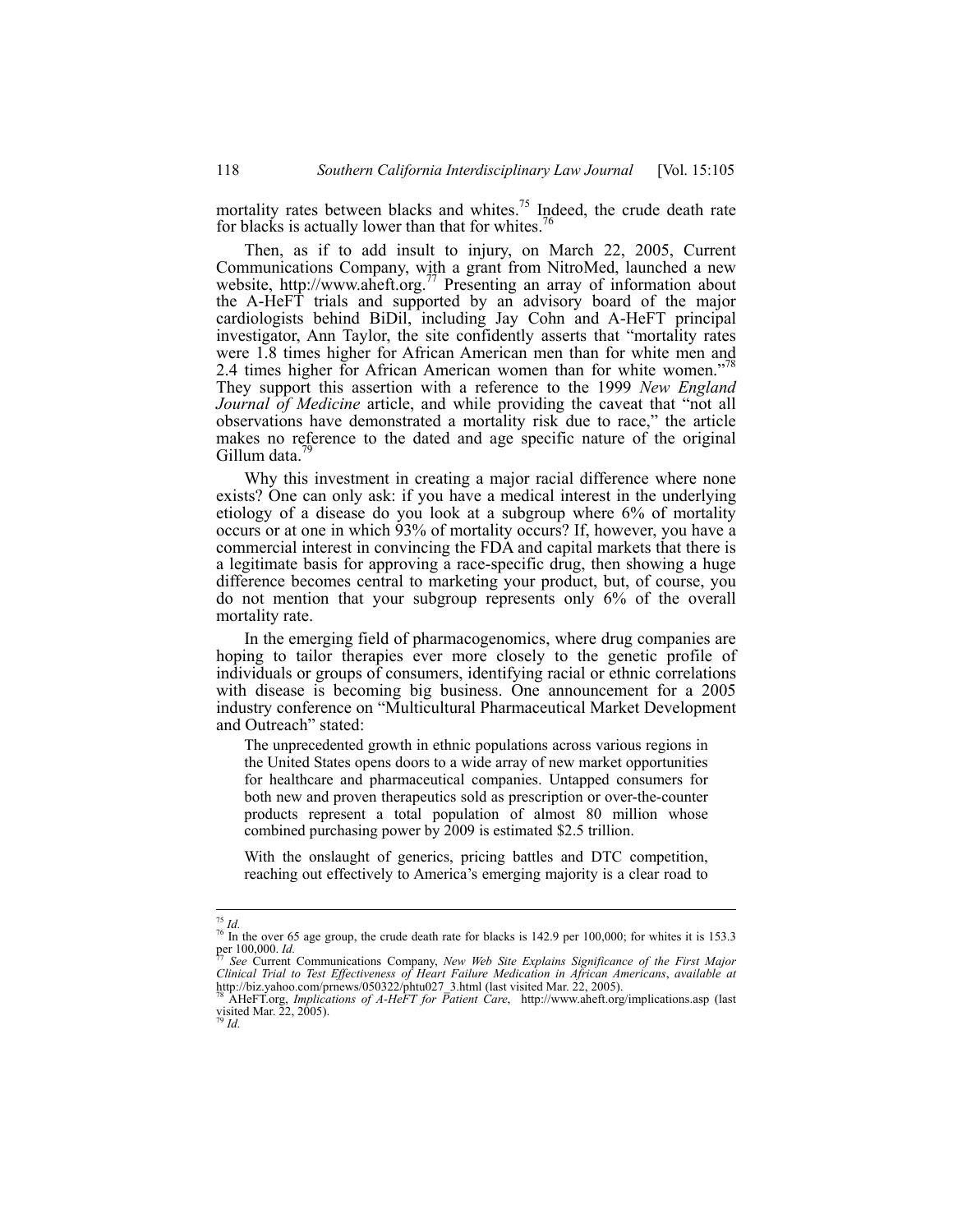brand building and market growth for U.S. pharmaceutical and healthcare companies.<sup>80</sup>

The drive to develop race-specific therapies is not subtle, and NitroMed's A-HeFT model of race-specific trials is also on its way to becoming a new market paradigm. Thus, Waine Kong, the CEO of the Association of Black Cardiologists, which co-sponsored A-HeFT, was one of four featured "thought leaders" who gave a keynote address on BiDil to this same Multicultural Pharmaceutical Marketing conference.<sup>81</sup> The sponsoring web site urges attendees to "find out how NitroMed partnered with the Black Cardiologists Association [sic] to conduct this study [A-HeFT] and understand the opportunities and implications for drug manufacturers, disease management, clinical trials and health care companies."<sup>82'</sup> Similarly, NitroMed's Chief Medical Officer, Manuel Worcel, was a featured speaker at the 2005 Bio-IT World Conference and Expo in Boston, where he gave a presentation on A-HeFT as part of the section on "Advances in Genomic Medicine."<sup>83</sup> Additionally, a recent report on "Cardiovascular Marketing: Budgets, Staffing and Strategy," from Cutting Edge Information, which bills itself as "The World's Largest Market Research Resource," features BiDil as a teaser to sell the report which retails for \$5,995.<sup>84</sup> As one senior analyst at Cutting Edge put it: "If trials prove successful, and drug responses prove different based on ethnicity, drug companies will certainly have new avenues for the discovery, development, and marketing of medications."85

In webcast presentations to the 23rd Annual JP Morgan Healthcare Conference<sup>86</sup> and the UBS Global Life Sciences Conference,<sup>87</sup> NitroMed CEO Michael Loberg discussed the company's marketing strategy for BiDil. As part of the roll out for BiDil, the company hired 195 sales representatives through Publicis exclusively to sell NitroMed products. NitroMed has been using this sales force to uniquely focus on those doctors who are providing cardiovascular and metabolic care to African Americans and it is especially interested in "specializing in the African American cardiovascular marketplace."<sup>88</sup> In the context of pharmacogenomic marketing, it is important to consider that when a drug such as BiDil gets

<sup>80</sup> Strategic Research Institute, *6th Annual Multicultural Pharmaceutical Market Development and Outreach Conference*, *available at*

http://www.srinstitute.com/CustomerFiles/upload/brochure/CM453\_brochure.pdf (last visited Mar. 30,  $2005$ ).

<sup>81</sup> A copy of this address is on file with the author. 82 *Id.* <sup>83</sup> *See* Kevin Davies, *Coming Attractions*, *available at* 

http://www.bio-itworld.com/archive/030805/firstbase.html (last visited Mar. 28, 2005). <sup>84</sup> *Cardiovascular Marketing: Budgets, Staffing and Strategy*, *available at* 

http://www.researchandmarkets.com/reportinfo.asp?report\_id=53547&t=o&cat\_id=16 (last visited Feb. 15, 2005). <sup>85</sup> *Clinical Trials Target Specific Ethnic Groups, available at* 

http://www.biobn.com/index.cfm?Page=viewnews&NewsID=0002150187 (last visited Feb. 23, 2005). 86 *See* Michael Loberg, NitroMed Webcast Presentation at 23rd Annual JP Morgan Healthcare

conference, Jan. 11, 2005, http://www.mapdigital.com/jpmorgan/healthcare05/ondemand.html#n. 87 *See* Michael Loberg, NitroMed Webcast Presentation at UBS Global Life Sciences Conference, Sept. <sup>87</sup> See Michael Loberg, NitroMed Webcast Presentation at UBS Global Life Sciences Conference, Sept. 26, 2005, http://event.streamx.us/event/default.asp?event=ubs20050926.<br><sup>88</sup> Loberg, *supra* note 74.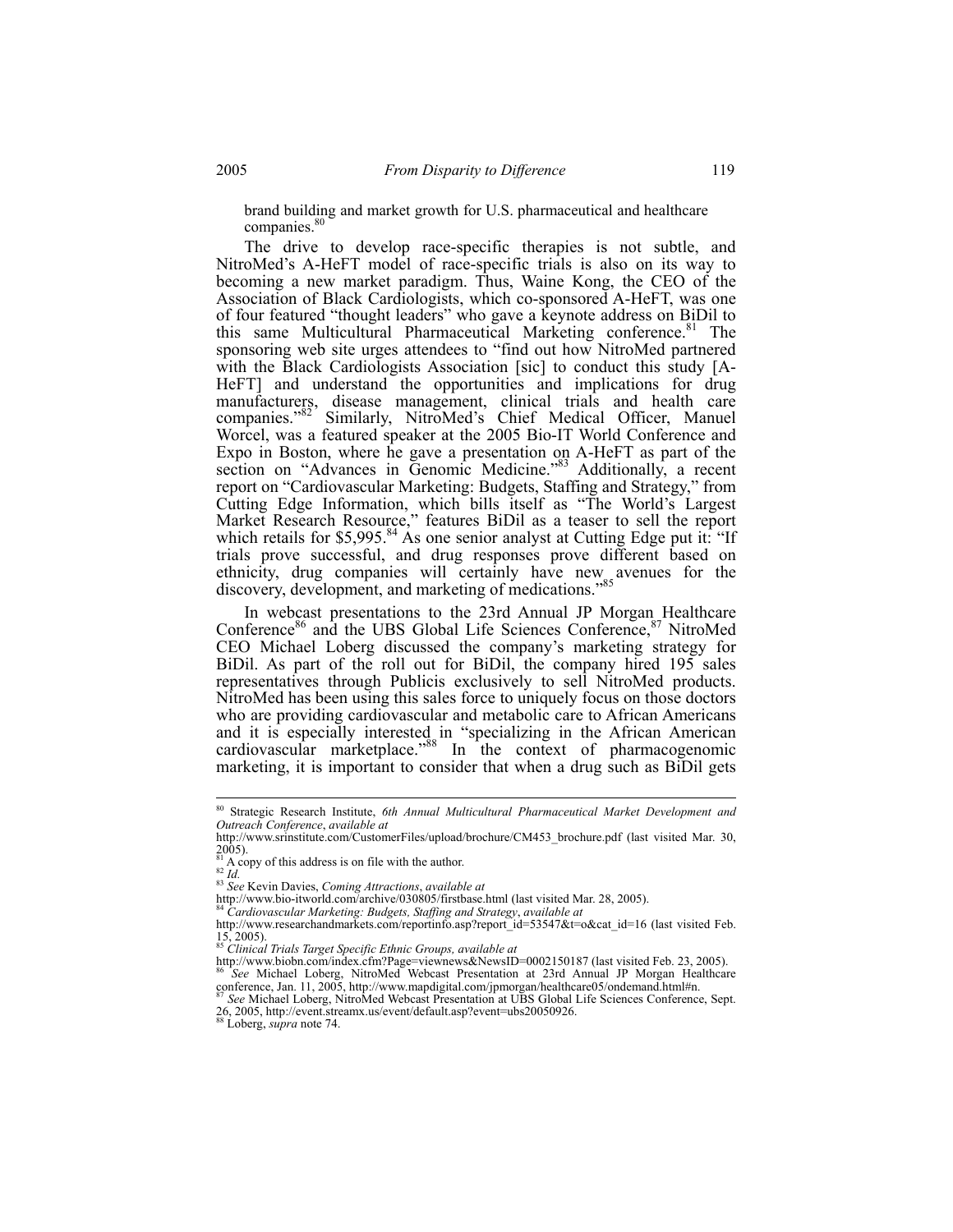produced, researchers understand that it works at the molecular level, affecting, for example, levels of nitric oxide in the blood. AHeFT has a webpage on "A-HeFT and Genomic Medicine," which notes that the A-HeFT researchers "theorize that race may serve as a marker for multifactorial variations in endothelial dysfunction" that affect nitric oxide levels, and "[f]inding effective medical therapy for the subset of heart failure patients with these genetic differences may be a step toward personalized therapy based on pharmacogenomics."<sup>89</sup>

Even if there is a distinctive genetic component to BiDil's efficacy (which has *not* been established), NitroMed could not effectively market BiDil to the biological group of individuals who have a particular genetic polymorphism that may lead to lower levels of nitric oxide. Rather, NitroMed has hired Vigilante, a subsidiary of Publicis, to help market BiDil to African Americans. NitroMed's Vice President of Marketing, B.J. Jones, described Vigilante as "a leader in the field of advertising and marketing to the African American, minority, and urban communities."90 The firm also handled the publicity for the give-away of a fleet of Pontiac automobiles to audience members on the *Oprah Winfrey Show*. 91

Targeting a racial audience becomes necessary for BiDil developers because drug developers simply do not have the resources or technology to scan every individual's genetic profile. Instead one must market the product to a particular social group that is hypothesized to have a higher prevalence of a relevant genetic variation. It is far easier to target African Americans than to identify a market of particular individuals who happen to respond well to BiDil because of their genetic makeup regardless of race. NitroMed has used the Carson article to support its claims that they have identified a racial difference in response to BiDil to create a market based on a social group. Medical researchers may say they are using race as a surrogate to get at biology in drug development, but corporations are using biology as a surrogate to get at race in drug marketing.

In this context, commercial imperatives can drive drug companies to seek out and emphasize racial difference such that it becomes conflated with genetic difference. Thus, for example, in 2003, we witnessed the spectacle of VaxGen's attempt, on the heels of its failed trials, to prove the efficacy of an AIDS vaccine when it tried to revive its commercial prospects by claiming that a retrospective analysis of the results seemed to indicate a beneficial impact on African Americans.<sup>92</sup> In February 2003, VaxGen announced the results of the first-ever successful trial of an AIDS vaccine.<sup>93</sup> The overall findings were that the vaccine failed to protect

 $\overline{a}$ <sup>89</sup> AHeFT.org, *A-HeFT and Genomic Medicine*, www.aheft.org/genomic.asp (last visited Mar. 22, 2005).<br><sup>90</sup> Tamara E. Holmes, *Vigilante Awarded BiDil Ad Campaign*, Dec. 27, 2004,

http://www.blackenterprise.com/ExclusivesEKOpen.asp?id=981 (last visited Jan. 26, 2005).<br><sup>91</sup> See id.<br><sup>92</sup> See Andrew Pollack & Lawrence K. Altman, *Large Trial Finds AIDS Vaccine Fails to Stop Infection*, N.Y. TIMES, Feb. 24, 2003, *available at*

www.nytimes.com/2003/02/24/scinece/24VACC.html (last visited Feb. 25, 2003). <sup>93</sup> *See id.*; Jon Cohen, *VaxGen's Sketchy Statistics*, SCI. NOW, Feb. 27, 2003. *available at* http://sciencenow.sciencemag.org/cgi/content/full/2003/227/1 (last visited Mar. 17, 2003).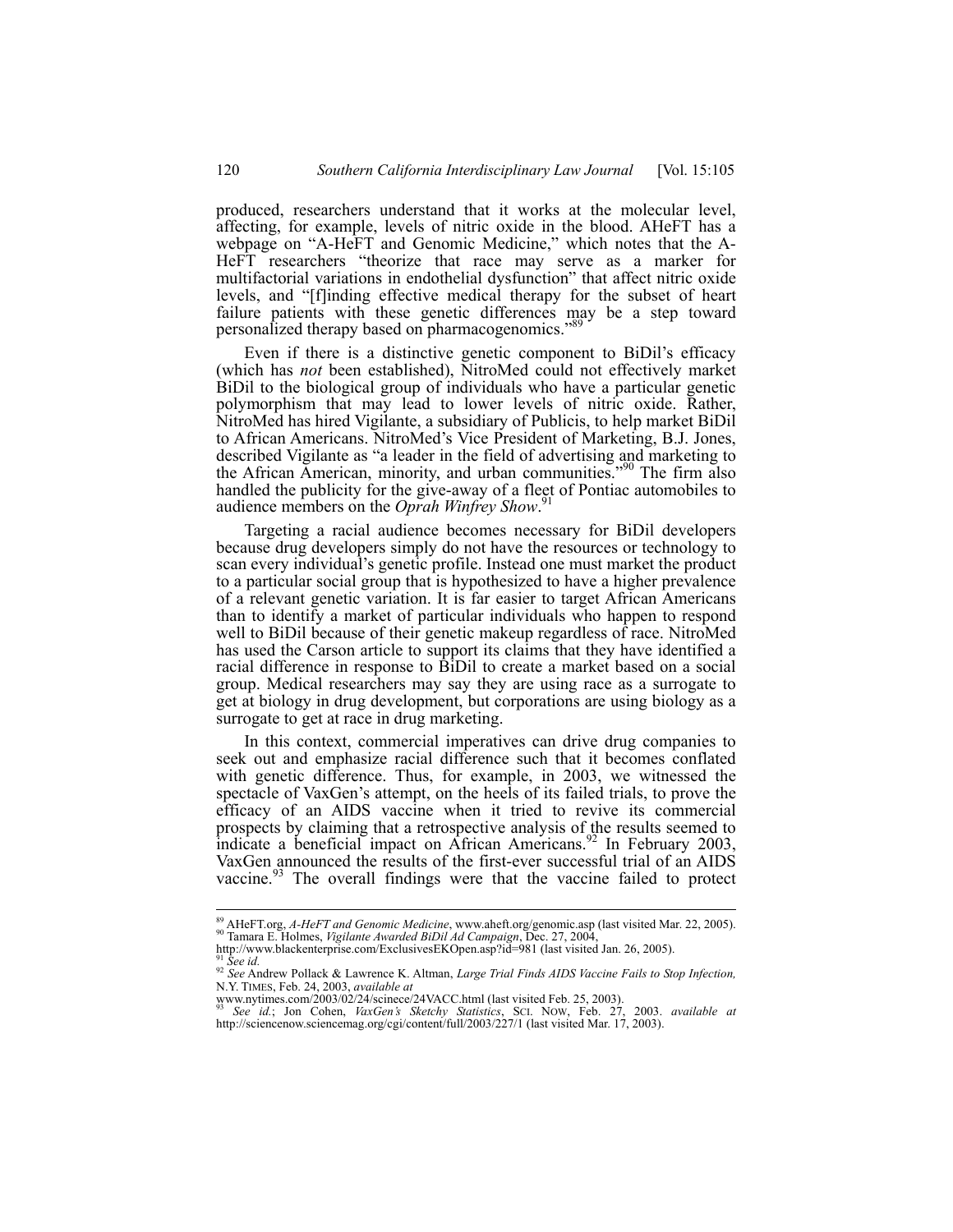against infection with the virus that causes the disease. The VaxGen researchers claimed to be surprised by the findings, but they were also undeterred. Like the BiDil researchers before them, they decided, *post hoc,*  to break the results out by race and claimed that a retrospective analysis of the data revealed "significant efficacy in 66.8% of Blacks, Asians, and people of mixed race, and 78.3% in Blacks alone."94 One headline for a Gannett News wire service story obligingly accepted VaxGen's spin on the results when it reported: "AIDS Vaccine Protects Asians, Blacks" with the sub-headline, "AIDSVAX seems ineffective in Whites and Hispanics. Results may be good news for HIV-plagued Africa."95 VaxGen's race-based claims, however, were quickly shot down by the medical and scientific communities as being a deeply flawed, even tortured reading of the data, <sup>96</sup> but not before VaxGen's stock value momentarily rallied  $\frac{1}{x}$  giving rise to current class action law suits for stock manipulation.<sup>97</sup> As one HIV specialist at Emory University School of Medicine put it, "It was a desperate act by a company that was trying to save a failed product. . . . If they really cared about racial and ethnic differences, they would have structured a very different trial."<sup>98</sup> Nonetheless, in January 2004, a VaxGen spokeswoman said the company would have liked to do a trial focused on an African-American study population to settle the question, but the company did not have the funding.<sup>99</sup> This is the BiDil model at work.

More recently, on the same day last November that A-HeFT Principal Investigator, Anne Taylor, announced their successful results at the Annual Convention of the American Heart Association, Dr. Keith Ferdinand, a cardiologist and co-investigator on A-HeFT, announced separate positive results for a different race-specific trial—ARIES: African American Rosuvastatin Investigation of Efficacy and Safety.<sup>100</sup> From all indications, Dr. Ferdinand is a committed and principled cardiologist working hard to address the legitimate health needs of a woefully underserved population in New Orleans. But it is important to put this trial in context. The trade name for Rosuvastatin is  $CR\text{ESTOR}.^{101}$  It is a cholesterol-lowering statin marketed by AstraZeneca, which also sponsored the ARIES trial. CRESTOR was approved by the FDA in 2003 amid some controversy

 $^{94}_{95}$  Cohen, *supra* note 81.

<sup>94</sup> Cohen, *supra* note 81. 95 *AIDS Vaccine Protects Asians, Blacks*, GANNETT NEWS SERV., Feb. 24, 2003, http://www.tucsoncitizen.com/national/2\_24\_03aids.html (last visited Mar. 6, 2003). 96 *See, e.g., id.;* Jon Cohen, *AIDS Vaccine Trial Produces Disappointment and Confusion*, 299 SCI.

<sup>1290-91 (2003);</sup> Andrew Pollack, *AIDS Vaccine Numbers Off, Statistician Says: Effectiveness for Minorities may be Overstated*, S.F. CHRON., Feb. 27, 2003, at A4.<br><sup>97</sup> *See* Stanford Law School, *Vaxgen, Inc.*, Securites Class Action Clearinghouse

http://securities.stanford.edu/1027/VXGN03-01/ (last visited Mar. 25, 2005). *See also, e.g.*, *Johnson & Perkinson Announces Class Action Lawsuit Against VaxGen, Inc.*, BUS. WIRE, Mar. 24, 2003. 98 Victoria Stagg Elliott, *Color-blind? The Value of Racial Data in Medical Research*, AMEDNEWS.COM,

Jan. 5, 2004, http://www.ama-assn.org/amednews/2004/01/05/hlsa0105.html (quoting Mark Feinberg, M.D., Ph.D., Professor of Medicine and HIV Specialist at Emory University School of Medicine).

<sup>39</sup> See id.<br>
<sup>100</sup> See AstraZeneca, *AstraZeneca Presents New Data for CRESTOR(R) in African-American Patients* with High Cholesterol at American Heart Association Annual Meeting, Nov. 9, 2005, http://sev.prnewswire.com/health-care-hospitals/20041110/NYTU07009112004-1.html. 101 *See* http://www.crestor.com/.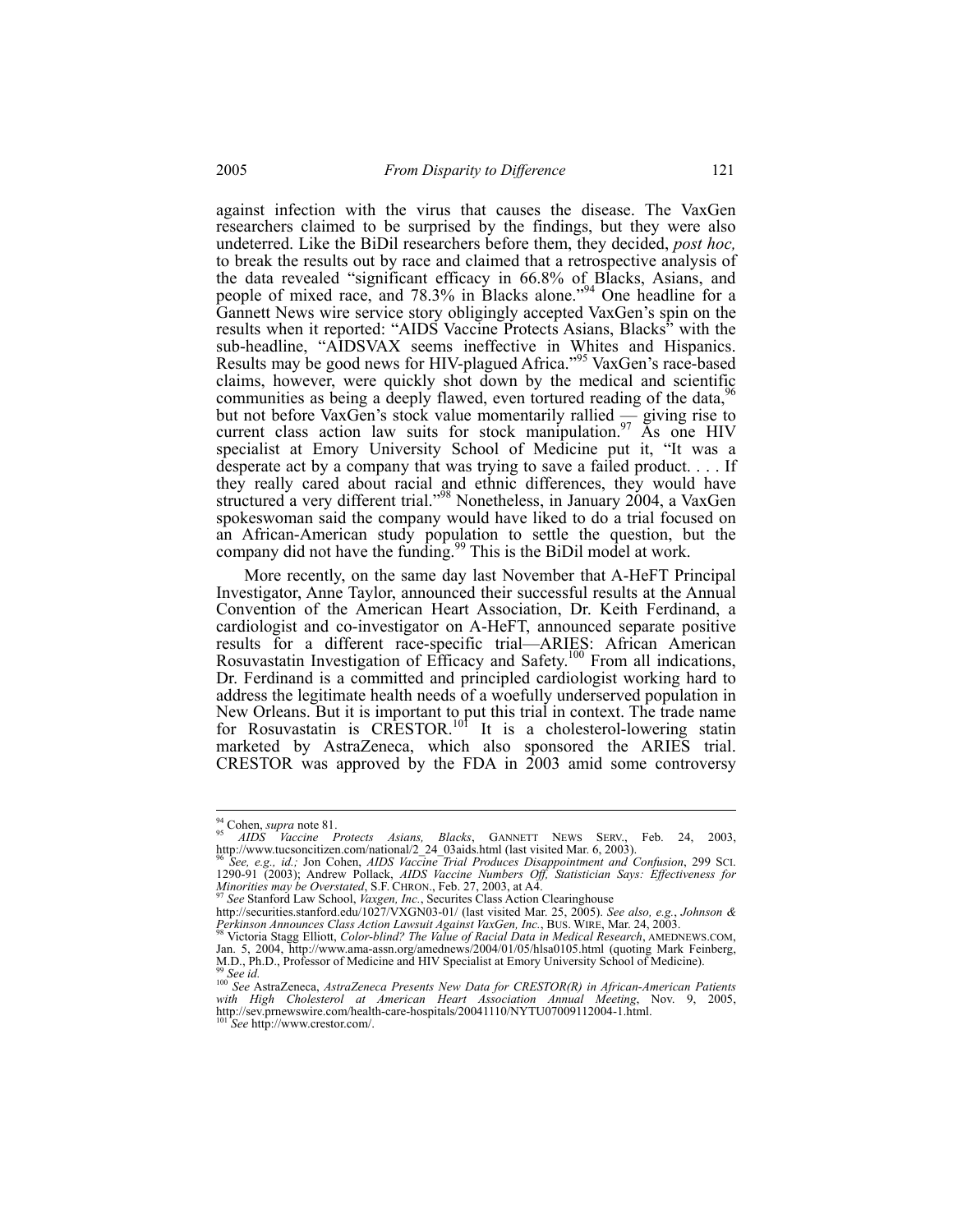concerning its safety.<sup>102</sup> In March 2004, Dr. Sidney Wolf, the Director of Public Citizen's Health Research Group, petitioned the FDA to withdraw CRESTOR from the market for safety reasons.<sup>103</sup> His petition noted that two major U.S. insurance companies had refused to cover reimbursement for the drug.104 In November 2004, FDA whistle-blower David Graham also cited CRESTOR as one of the drugs the FDA should remove from the market.<sup>105</sup> In December 2004, the FDA actually issued a warning letter to AstraZeneca concerning its misleading advertisement, asserting that the FDA had concluded that "the [safety] concerns [about Crestor] that have been raised have no medical or scientific basis."<sup>106</sup> In short, Crestor's safety is of central concern to AstraZeneca's marketing strategy for the drug. It is therefore important to note that in an AstraZeneca press release presenting the ARIES data, Dr. Ferdinand emphasized that the trial showed both the safety and efficacy of Crestor.<sup>107</sup> Later, Dr. Ferdinand reiterated that the ARIES trial should "add to physicians' comfort level [since] it's an additional study to show that Crestor is more effective and safe."<sup>108</sup>

One need not question Dr. Ferdinand's sincerity to consider that AstraZeneca has a powerful incentive to produce findings of Crestor's safety, and one way to do that is through race-specific subgroup trials. Beyond ARIES, AstraZeneca is also sponsoring two other race and ethnicspecific Crestor trials: the IRIS trial (Investigation of Rosuvastatin In South-Asian Subjects) and the STARSHIP trial (Study Assessing RosuvaStatin in the Hispanic Population).<sup>1</sup>

### B. BEYOND BIDIL: 29 DRUGS

The dynamic relation between markets and statistical manipulation has recently moved beyond BiDil to support larger claims about the legitimacy of developing race-specific drugs. In November2004, in a special supplement on race and genetics, *Nature Genetics* published an article by Sarah Tate and David Goldstein titled, "Will Tomorrow's Medicines Work for Everyone?"<sup>110</sup> Among other things, the article identified that "twentynine medicines (or combinations of medicines) have been claimed, in peerreviewed scientific or medical journals, to have differences in either safety

 $\overline{\phantom{a}}$ 

<sup>102</sup> *See, e.g.,* Petition from Sidney M. Wolfe, M.D., Director, Public Citizen Health Research Group, to Mark B. McClellan, M.D., Ph.D., Commissioner, Food and Drug Administration, to Remove the Cholesterol-lowering Drug Rosuvastatin (CRESTOR) from the Market (Mar. 4, 2004), *available at* www.citizen.org/publications/print\_release.cfm?ID=7305.<br><sup>103</sup> *Id.*<br><sup>104</sup> *Id.* 2004 *Id.* 105 *See* Todd Zwillich, *Scientist: FDA Incapable of Protecting Safety*, WEBMD, Nov. 18, 2004,

http://my.webmd.com/content/article/97/104115.htm.

Letter from Christine Hemler Smith, Pharm.D., Consumer Promotion Analyst & Regulatory Review Officer, Division of Drug Marketing, Advertising, and Communication, U.S. Department of Health & Human Services to Mark R. Szewczak, Ph.D., Director, Promotional Regulatory Affairs, AstraZeneca

<sup>107</sup> See Press Release, AstraZeneca, *supra* note 88.<br><sup>108</sup> See Press Release, AstraZeneca, *supra* note 88.<br><sup>108</sup> Amanda Gardner, *Gender, Ethnic Gaps Found in Health Care*, MEDICINENET.COM, Nov. 10, 2004, www.medicinenet.com/script/main/art.asp?articlekey=40477&pf=3.

<sup>109</sup> *See* Press Release, AstraZeneca, *supra* note 88. 110 *See* Sarah K. Tate & David B. Goldstein, *Will Tomorrow's Medicines Work for Everyone?*, 36 NATURE GENETICS S34 (Nov. 2004).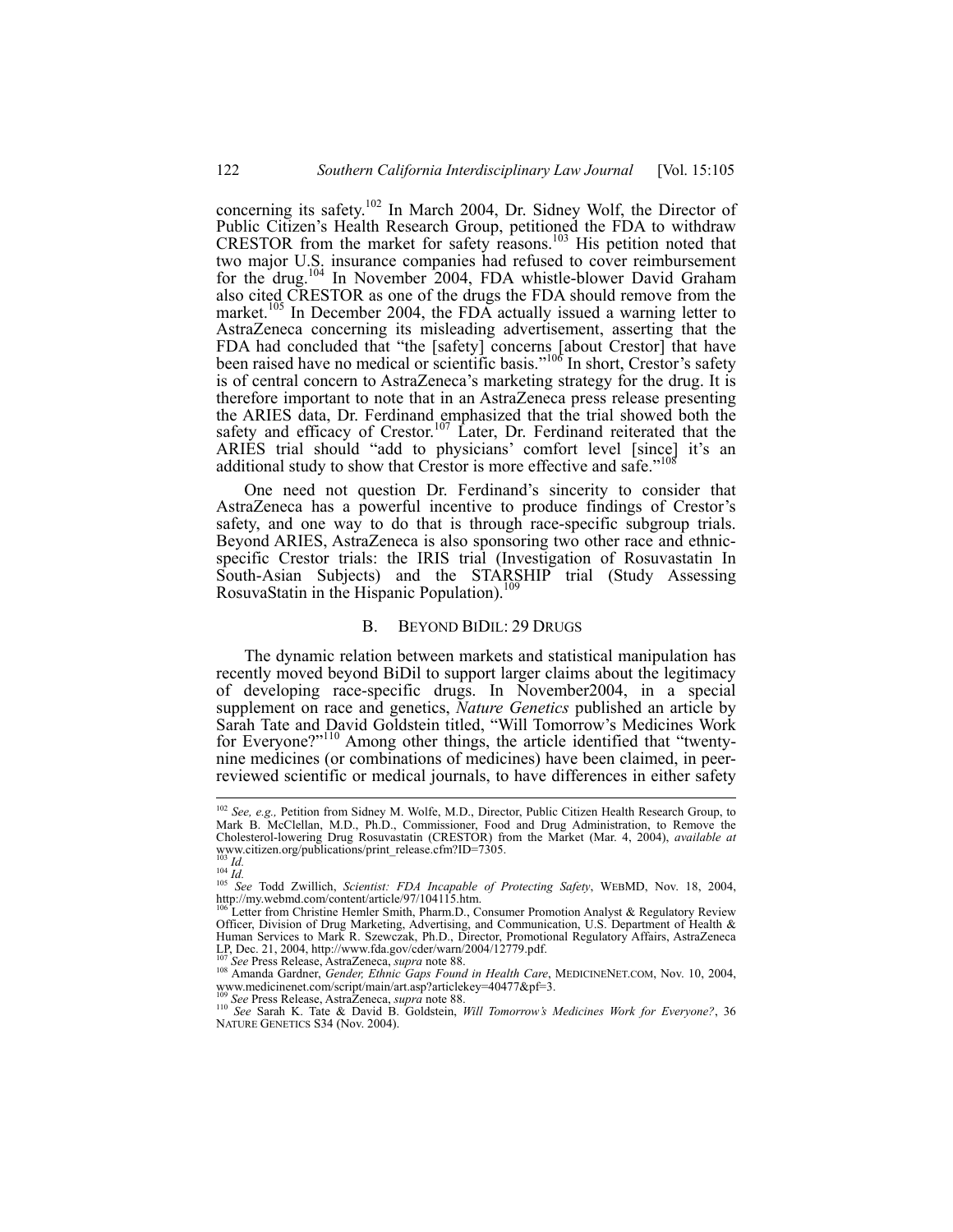or, more commonly, efficacy among racial or ethnic groups."<sup>111</sup> This number was immediately taken up throughout the media and certain professional contexts as providing "further" evidence of supposedly "real" biological differences among races. Moreover, reports of these striking results were almost invariably paired with a discussion of the near contemporaneous formal announcement of the A-HeFT results for BiDil. For example, after discussing BiDil, an article in the *Seattle Times* referred to "a report in the journal *Nature Genetics* last month [that] listed 29 drugs that are *known* to have different efficacies in the two races.<sup>"112</sup> Similarly, a *Times* (London) article asserted that "only last week, Nature Genetics revealed research from University College London *showing* that 29 medicines have safety or efficacy profiles that vary between ethnic or racial groups."113 Also, a *New York Times* editorial titled, "Toward the First Racial Medicine," began with a discussion of BiDil and went on to note that "[b]y one count, some 29 medicines show evidence of being safer or more effective in one racial group or another, suggesting that more targeted medicines may be coming."<sup>114</sup> Linking BiDil to the "29 medicines" is of course not accidental.<sup>115</sup> They are paired to give the impression that there is some "real" difference underlying racial response to these drugs.

One small problem with these stories are that they totally misrepresent the findings and assertions of the Tate and Goldstein piece. Remember first that Tate and Goldstein asserted that these twenty-nine medicines have only been "claimed" to have racial differences in safety or efficacy. They go on in the next sentence to assert, "[b]ut these claims are universally controversial, and there is *no consensus* on how important race or ethnicity is in determining drug response."<sup>116</sup> If one took the trouble to actually read their analysis of the claims, one would see that of the twenty-nine medicines, "Tate and Goldstein considered only four to provide evidence of a genetic caus[ation]<sup>"117</sup> being related to the differential drug response, and only an additional nine to provide evidence that "the association has a reasonable underlying physiological basis."<sup>118</sup> For the remaining sixteen medicines, Tate and Goldstein found either no demonstration of a physiological basis to any observed difference, nor any possible false positive claims<sup>119</sup>. Moreover, of the thirteen medicines with some supporting evidence of racial difference, three were ACE inhibitors whose claims of racial difference have been thoroughly contested in professional literature—and one of these drugs was BiDil.<sup>120</sup> All of the thirteen drugs dealt with hypertension, and the International Society on

<sup>&</sup>lt;sup>111</sup> *Id.* at S34.

<sup>112</sup> Thomas H. Maugh II, *New Drug for Heart Endorsed for Blacks*, SEATTLE TIMES, Nov. 9, 2004, at A1 (emphasis added).

<sup>113</sup> Anjana Ahuja, *We can Treat Your Heart Disease…If You're Black*, TIMES (London), Oct. 29, 2004, at 4 (emphasis added).<br> $^{114}$  Editorial, *Toward the First Racial Medicine*, N.Y. TIMES, Nov. 13, 2004, at A14.

<sup>115</sup> See Tate & Goldstein, *supra* note 95.<br>
<sup>116</sup> *Id.* at S34.<br>
<sup>116</sup> *Id.* at S34.<br>
<sup>116</sup> *Id.* at S34.<br>
<sup>117</sup> Jonathan Kahn, *Misredding Race and Genomics after BiDil*, 37 NATURE GENETICS 655, 655 (2005).<br>
<sup>119</sup> *Id.*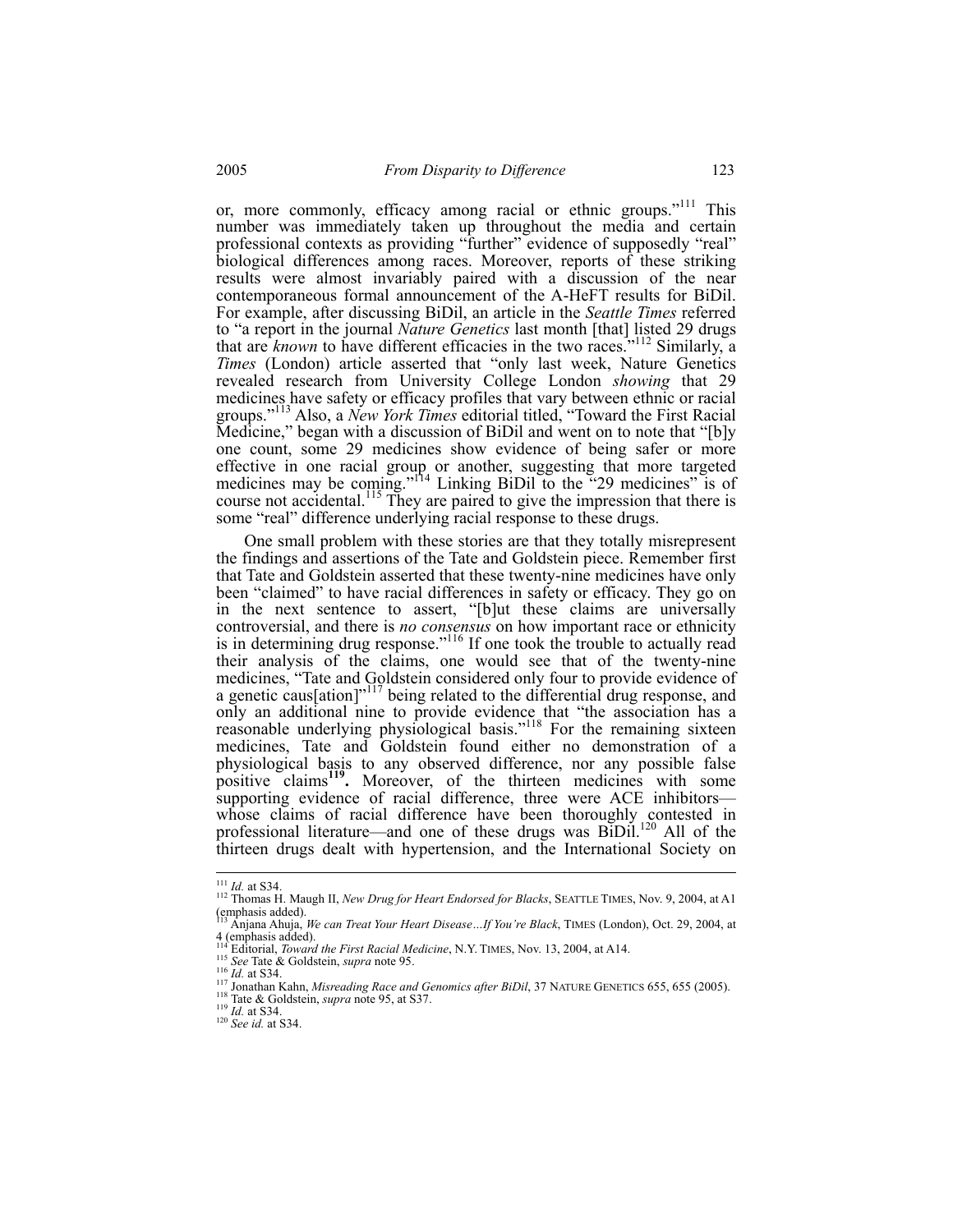Hypertension in Blacks has issued guidelines arguing against race-specific treatment of hypertension on the grounds that any asserted populationbased difference in response was not substantial enough to warrant denying effective therapy to the many Blacks who would respond well to these drugs.<sup>121</sup>

One might dismiss the distortion of the Tate and Goldstein article as sloppy journalism. But the use, or rather misuse, of the "29 medicines" statistic has been embraced in expert and often more conservative circles. I refer, here, specifically to John Entine and Sally Satel, both fellows at the American Enterprise Institute. Both have gained a good deal of notoriety for their popular works of race and genetics: Entine, for his book, *Taboo: Why Black Athletes Dominate Sports and Why We are Afraid to Talk About*  It,<sup>122</sup> and Satel for, among other writings, a prominent *New York Times Magazine* article titled "I Am a Racially Profiling Doctor."<sup>123</sup> Entine framed a recent AEI symposium on BiDil by noting that, "[o]nly last month, the *prestigious* journal Nature Genetics reported that at least 29 medicines have so far been identified that are either safer or more effective in certain *populations because of genetic* differences between those population groups."124 Satel echoed Entine's move in a more qualified manner later in the AEI symposium when she asserted, "Generally, when we're talking about BiDil and things like that, its skin color as a marker for genetic heritage."<sup>125</sup> Then, a month later she repeated Entine's claim about the "29 medicines" and genetics almost word for word in an article for the conservative Manhattan Institute titled, "Race and Medicine Can Mix without Prejudice: How the Story of BiDil Illuminates the Future of Medicine."<sup>126</sup> Not only do Entine and Satel elide any reference to Tate and Goldstein's qualifying analysis, they also extend the purported connection between race and drug response into the realm of genetics. BiDil provides the starting point for this move toward identifying race with genetic difference — a difference that the A-HeFT investigators themselves do NOT make.

Here then is another critical moment of reification. By connecting BiDil to the manipulated "29 medicines" statistic, Satel and Entine cast BiDil as the poster drug for the future of addressing racial difference in medicine — much as the corporate analysts cast it as the new paradigm for multicultural pharmaceutical marketing. Entine and Satel's message is that race and genetics correlate closely enough to provide a basis not only for

<sup>121</sup> *See* Jeremy Moore, *Hypertension Treatment Among Blacks: Should it be Different?*, TODAY IN CARDIOLOGY, Oct. 2003, http://www.todayincardiology.com/200310/treatment.asp?old=never. 122<br>
<sup>122</sup> *See* JON ENTINE, TABOO: WHY BLACK ATHLETES DOMINATE SPORTS AND WHY WE ARE AFRAID TO<br>
124 See JON ENTINE, TABOO: WHY BLACK

<sup>&</sup>lt;sup>123</sup> See Sally Satel, *I Am a Racially Profiling Doctor*, N.Y. TIMES, May 5, 2002 §6 (Magazine), at 56.<br><sup>124</sup> Jon Entine, Welcome and Opening Presentation at the American Enterprise Institute for Public Policy Research Conference: Race, Medicine, and Public Policy (Nov. 12, 2004),

www.aei.org/include/event\_print.asp?eventID=937 (emphases added).<br><sup>125</sup> Sally Satel, Presenter at the American Enterprise Institute for Public Policy Research Conference: Race, Medicine and Public Policy (Nov. 12, 2004), www.aei.org/include/event\_print.asp?eventID=937.<br><sup>126</sup> See Sally Satel, *Race and Medicine Can Mix without Prejudice: How the Story of BiDil Illuminates*<br>*the Future of Med* 

http://www.medicalprogresstoday.com/spotlight/spotlight\_indarchive.php?id=449.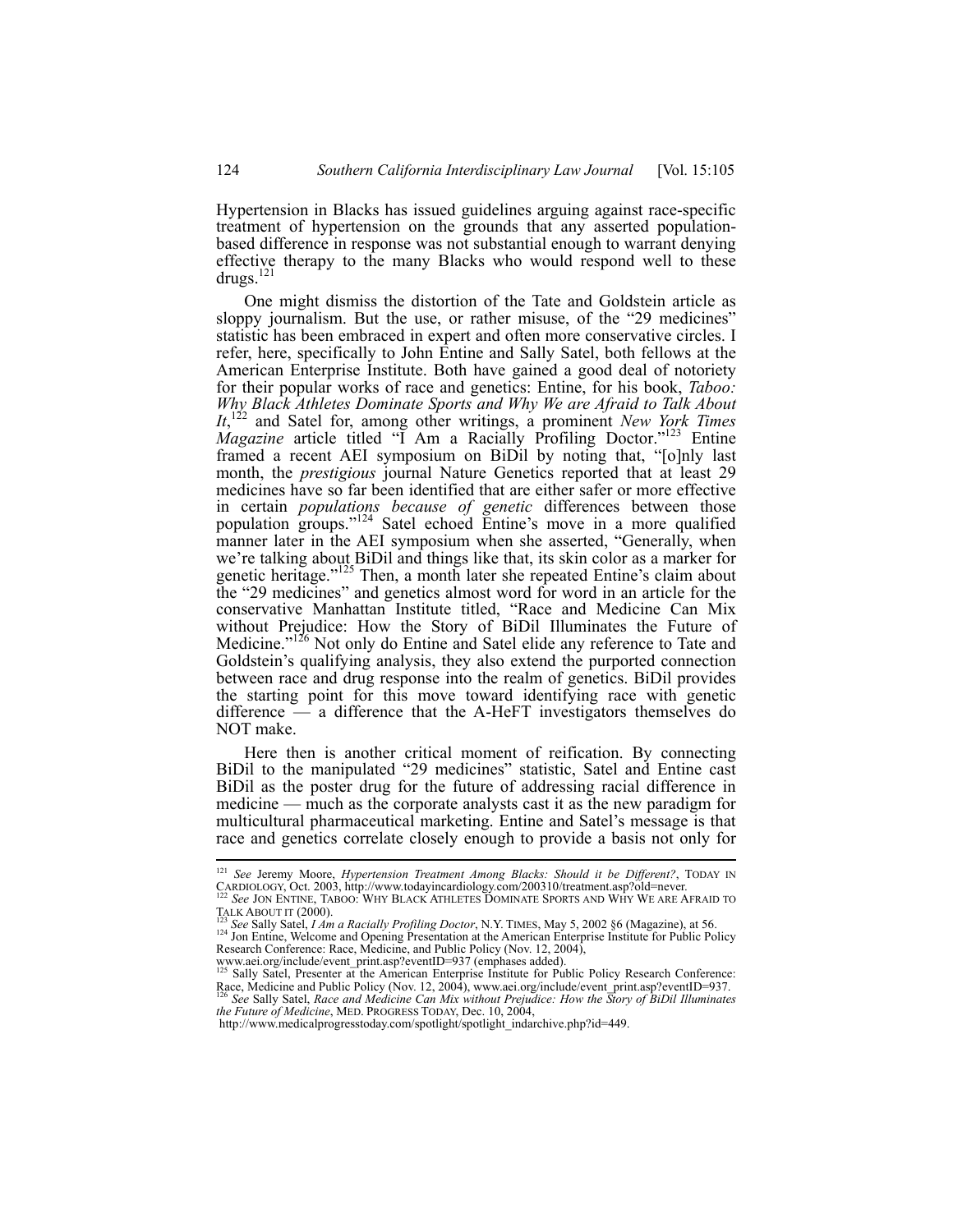general medical practice, but also for addressing specific health disparities (remember these discussions are also indirectly being framed by using the misleading 2.5 times heart failure mortality statistic). The related message is that the correlation also provides the basis for market driven pharmaceutical development to produce new drugs, such as BiDil, to address these differences.

# C. FROM DISPARITY TO DIFFERENCE

This is where reification in the context of medical practice intersects with broader strategies regarding commerce and the politics of difference. At work here is an appropriation of race as reified in the BiDil story to serve larger political agendas aimed at transmuting health disparities rooted in social and economic inequality into mere health "differences" rooted in biology and genetics. Attempts to address social "disparity" generally implicate the power of the state or other non-market institutions to intervene consciously both in the allocation of resources and the sanctioning of racist practices. In contrast, attempts to address genetic "difference" may be located at the molecular level and targeted by pharmaceuticals developed and dispensed through the purportedly impersonal forces of the market.

Implicit in the logic of conservatives such as Satel and Entine, who use BiDil to characterize disparate health outcomes in terms of genetics, is an argument that issues currently characterized as health disparities should be privatized. This argument goes far when explaining why free market conservative organizations such as the American Enterprise Institute and the Manhattan Institute have taken such an interest in BiDil and the Tate and Goldstein article.

This observation was driven home by the recent publication of two articles by Satel and Richard Epstein, a law and economics professor at the University of Chicago, in a special issue of *Perspectives in Biology and Medicine*. Both pieces attack the Institute of Medicine's ("IOM's") 2002 Report, "Unequal Treatment: Confronting Racial and Ethnic Disparities in Health Care" ("IOM Report"),<sup>127</sup> which chronicled an array of health disparities and connected them directly to social and economic issues of equity, access, and racism. Epstein posits that "the leap from disparity to discrimination is not, on balance, established," $128$  thereby rendering disparity to be the functional equivalent of mere difference. In addition, Satel and her co-author, Jonathan Klick, complain that the IOM Report was "too quick to diagnose bias," and they object that "many medical schools, health philanthropies, policymakers, and politicians are proceeding as if 'bias' were an established fact. In other words, they consider part of the

<sup>127</sup> *See* UNEQUAL TREATMENT: CONFRONTING RACIAL AND ETHNIC DISPARITIES IN HEALTH CARE (Inst. of Med. of the Nat'l Acads. ed., 2003). 128 Richard A. Epstein, *Disparities and Discrimination in Health Care Coverage: A Critique of the* 

*Institute of Medicine Study*, 48 PERSS. IN BIOL. & MED, S26, S29 (2005).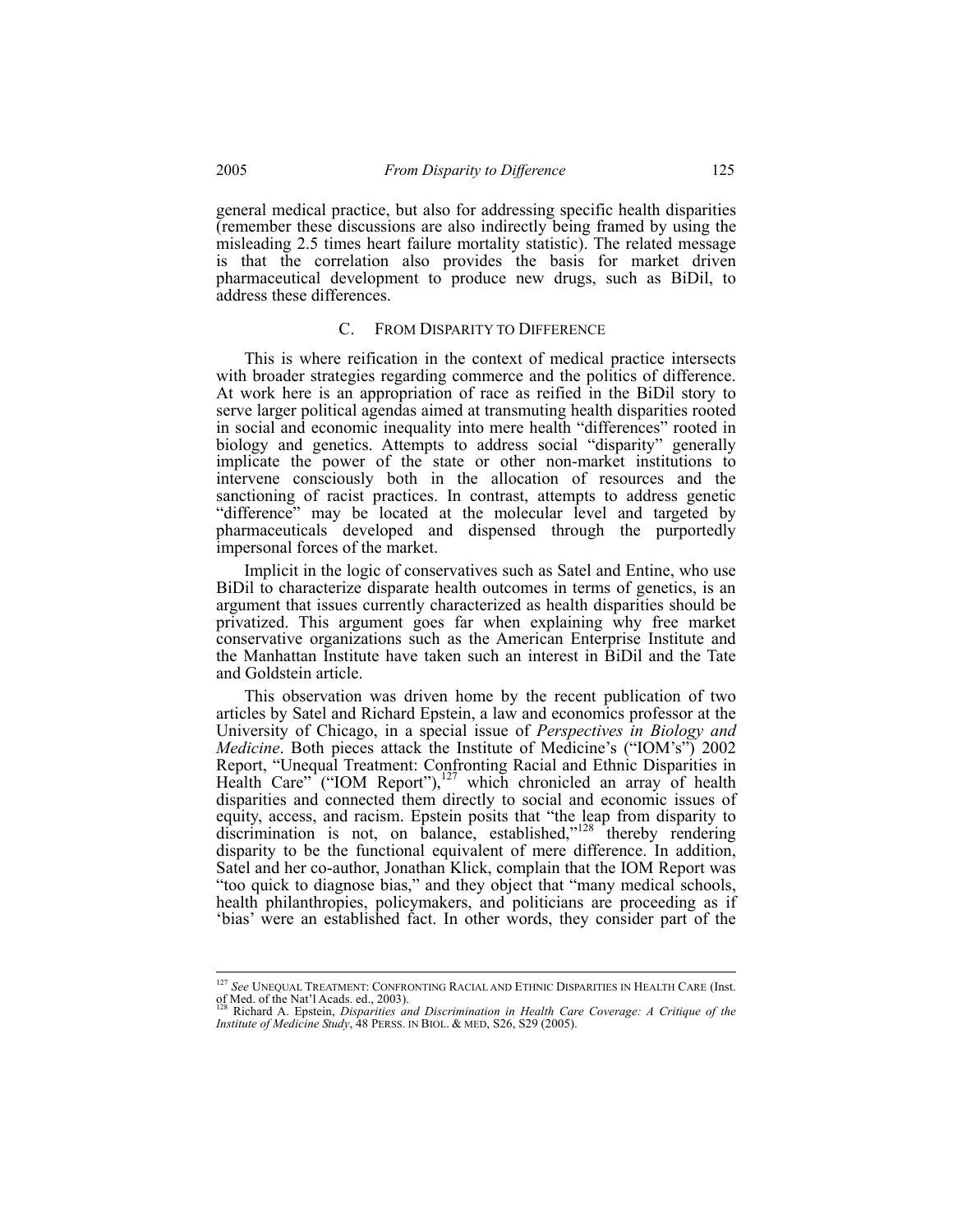solution to the disparity problem to be located in the arena of race politics."<sup>129</sup> As an alternative, Satel and Klick argue that:

understanding health disparities as an economic problem tied to issues of access to quality care and health literacy, rather than as a civil rights problem borne of overt or unconscious bias on the part of physicians, is a more efficient and rational way to address the problem of differential health outcomes.<sup>130</sup>

In contrasting "race politics" with economics, Satel prioritizes private action operating in the market over affirmative institutional action as the preferred mechanism of response to inequality.

In their articles, Satel and Epstein provide a discussion to revive a previous and far more egregious attempt by former Department of Health & Human Services ("DHHS") Secretary, Tommy Thompson, to transmute the IOM's focus on disparity into difference. In December 2003, the DHHS issued a report on health disparities, supposedly based on the IOM Report. The DHHS report, however, dismissed the "implication" that racial differences in care "result in adverse health outcomes."131 It turns out that top officials told DHHS researchers to drop their initial conclusion that racial disparities are "pervasive in our health care system," and to delete or recharacterize findings of "disparity" as mere evidence of health care "differences."<sup>132</sup> For example, an earlier version of the report mentioned the term "disparity" thirty times in the "key findings" section, while the final report mentioned it only twice and left the term undefined.<sup>133</sup> DHHS officials accompanied this push to use the term "difference" to emphasize "the importance of . . . personal responsibility" for health outcomes.<sup>134</sup> Ultimately, Tommy Thompson backtracked when word of the report's manipulation was leaked by concerned DHHS staff. Nonetheless, Satel and Epstein effectively continue where Thompson stopped — emphasizing personal choice and market forces, rather than racism or inequality, as the basis of health "differences" among races.

Support for BiDil and the repudiation of the IOM Report are related. Together they constitute a strategic move to locate the responsibility for individual health disparities through biology or "personal choice," rather than society. The implicit goals are to undermine calls for further state action to address the underlying racism that leads to disparities, and also to privatize the move to address health disparities by leaving it to market forces, exemplified by the drug development model of BiDil and the "29 medicines." In the world of law, this is a way of saying that disparate impact is not due to discrimination, but due to "natural" forces, meaning

<sup>129</sup> Sally Satel & Jonathan Klick, *The Institute of Medicine Report: Too Quick to Diagnose Bias*, 48 PERSS. IN BIOL. & MED. S15, S22 (2005).<br><sup>130</sup> *Id.* at S23. *Id.* at S23. <sup>131</sup> Maxwell Gregg Bloche, *Health Care Disparities–Science, Politics, and Race*, 350 NEW ENG. J. MED.

<sup>1568, 1568 (2004).</sup>  <sup>132</sup> *Id.* <sup>133</sup> *See* Shankar Vedantam, *Racial Disparities Played Down*, WASH. POST, Jan. 14, 2004, at A17. 134 Bloche, *supra* note 115, at 1568.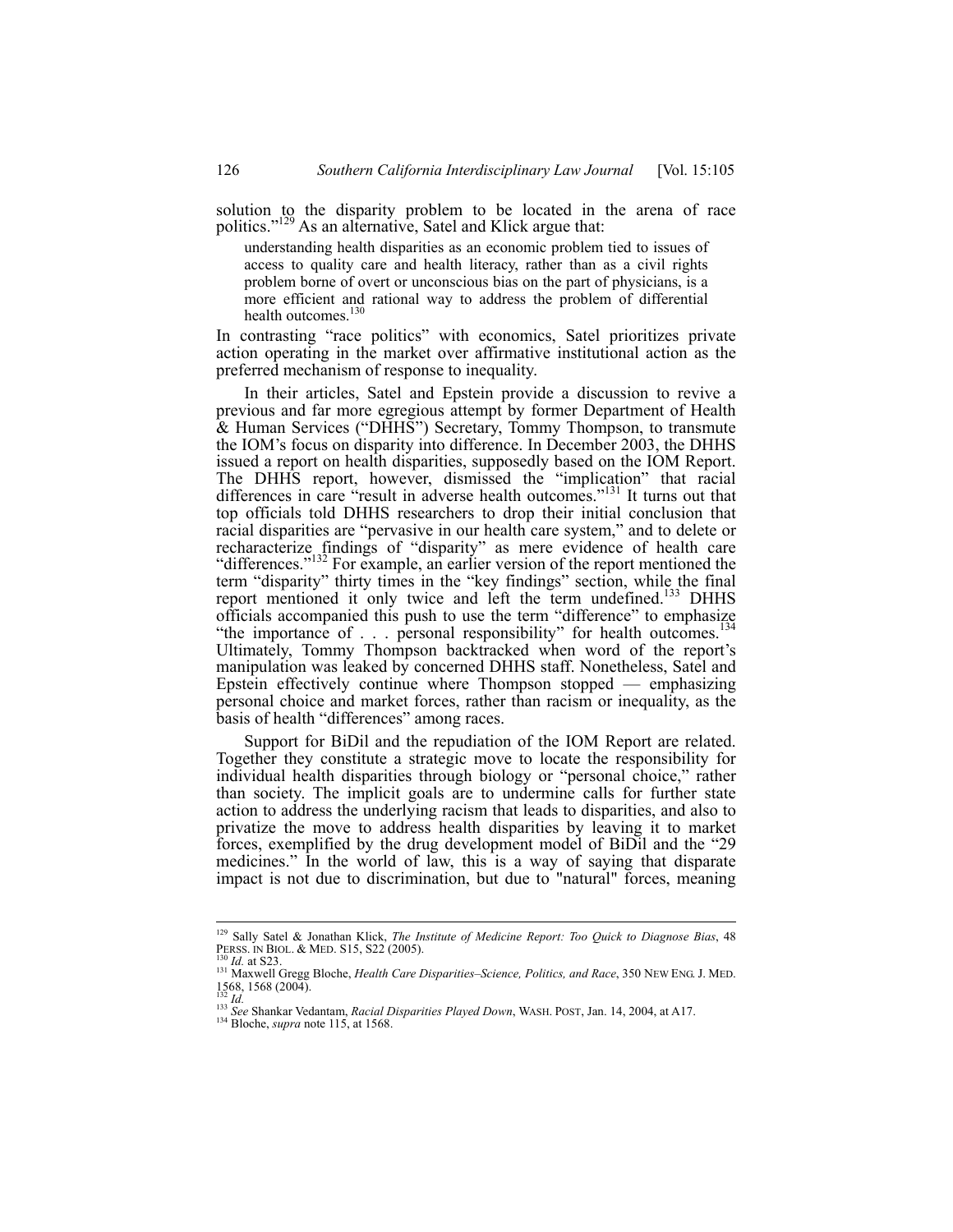that it is nobody's "fault" and therefore, requires no conscious effort to redress.

The strategy of reifying race to turn inequality into mere difference, and consequently privileging market over institutional intervention, has echoes beyond the realm of health disparities. Two recent examples are particularly suggestive of how this reasoning has reached broader debates in an array of social policy initiatives including: (1) the current debate over Social Security reform, and (2) Harvard President Lawrence Summers's comments in February 2005 at a meeting of the National Bureau of Economic Research concerning women in engineering and science.

First, Social Security: in October 2004, in the Oklahoma race for the U.S. Senate, conservative Republican candidate, Tom Coburn (a doctor), criticized the existing Social Security system to be unfair to black males because they were statistically more likely to die before they could collect Social Security. "What kind of plan is that," Coburn asked, "that we are going to take from those who have a *genetic predisposition* of less life expectancy, that we are going to steal from those and give it to somebody else?"<sup>135</sup> It should also be noted that Coburn has called for the death penalty for doctors performing abortion so he may not represent mainstream thinking.<sup>136</sup> However, he is now a member of the U.S. Senate and he is in step with the Bush administration regarding Social Security reform.

In January, the Bush administration tied the President's call to privatize part of Social Security to Coburn's same argument that Black males "have had a shorter life span than other sectors of America."<sup>137</sup> Here, the Bush administration appropriated a purportedly biological difference to serve the cause of transferring state responsibility for Social Security to the market. This loose connection of race and genetics is being used instrumentally, not only to reify race in a manner that might encourage new forms of racism, but also to undergird attempts to privatize parts of Social Security. Commenting on the Bush administration's statements, an editorial in the *Minneapolis Star Tribune* noted that the idea of a biological difference resulting in a shorter lifespan actually had its origin several years earlier in a study conducted by the conservative Heritage Foundation.<sup>138</sup> In a postgenomic world, however, that old critique is being given a new genetic context by the likes of Senator Coburn.

Liberal economist and *New York Times* columnist Paul Krugman was also critical of Bush's appeal to Black Americans to sell his Social Security plan.<sup>139</sup> In a column on bankruptcy reform several weeks later, Krugman

<sup>135</sup> Reuters, *Oklahoma Black Leaders Upset Over Candidate Remark*, POL. NEWS, Oct. 29, 2004, http://www.political-news.org/breaking/15/oklahoma-black-leaders-upset-over-candidate-remark.html.<br><sup>136</sup> See id.<br><sup>137</sup> Elizabeth Bumiller, *President Discusses Issues with Black Leaders*, N.Y. TIMES, Jan. 26, 2005, at

A13. <sup>138</sup> *See* Editorial, *Social Security: Blacks Get More, Not Less from It*, MINNEAPOLIS STAR TRIB., Jan. 17,

<sup>2005,</sup> at 12A. <sup>139</sup> *See* Paul Krugman, Editorial, *Little Black Lies*, N.Y. TIMES, Jan. 28, 2005, at A23.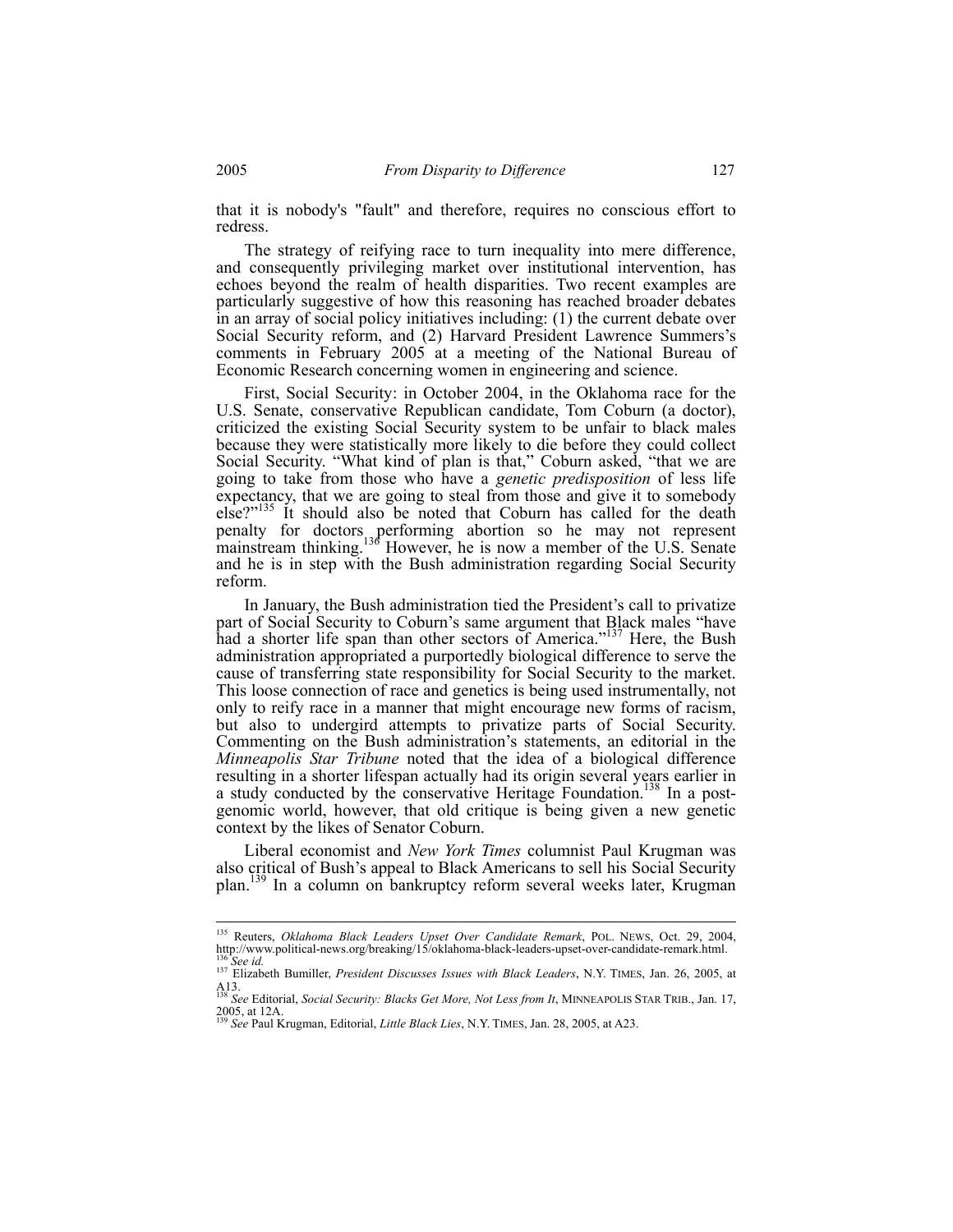introduced the concept of "risk privatization," characterizing it as "a steady erosion of the protection the government provides against personal misfortune, even as ordinary families face ever-growing economic insecurity."140 This concept of risk privatization, developed by Yale political scientist Jacob Hacker, also applies to social security reform and to attempts to reconfigure health disparities as mere differences. Hacker himself charts a "wave of retrenchment" against welfare state risk management polices dating back to 1994 — with opponents of Clinton's abortive health care reform initiative being one of the first examples of a "counter-mobilization among affected interests and political conservatives, who denied that government should step in to deal with the increasing hardships caused by skyrocketing costs and dwindling protections."<sup>14</sup> Hacker goes on to identify several other key areas of state intervention where a similar dynamic of retrenchment is at work, including health insurance and retirement security.142 Connecting Social Security benefits to Black life expectancy adds a new twist to the dynamic identified by Krugman and Hacker. It adds greater force to attempts to privatize the risks of retirement by enlisting the authority of biology and genetics.

The second example leads us to Harvard President Lawrence Summers's remarks on women in science and engineering on January 14, 2005, at a conference on "Diversifying the Science and Engineering Workforce," hosted by the National Bureau of Economic Research in Cambridge, Massachusetts. In considering possible explanations for why women are disproportionately under-represented in the fields of science and engineering at elite academic institutions, Summers presented three explanatory hypotheses:

The first is what I call the high-powered job hypothesis. The second is what I would call different availability of aptitude at the high end, and the third is what I would call different socialization and patterns of discrimination in a search. And in my own view, their importance probably ranks in exactly the order that I just described.<sup>143</sup>

As he goes on to explain these hypotheses, it becomes clear that he sees three forces at work: individual choice operating in the market, genetics, and, only lastly, discrimination. Note that Summers not only lists these hypotheses, but he also ranks them. As an economist, he sees rational choice operating in the market as the prime force creating the underrepresentation, and hence, the appropriate locus for addressing or justifying such under-representation.

Referring to the work of economist Gary Becker, Summers later asserts:

<sup>&</sup>lt;sup>140</sup> Paul Krugman, Editorial, *The Debt-Peonage Society*, N.Y. TIMES, Mar. 8, 2005, at A23.<br><sup>141</sup> Jacob Hacker, *Privatizing Risk Without Privatizing the Welfare State: The Hidden Politics of Social Policy Retrenchment in the United States*, 98 AM. POL. SCI. REV. 243, 245 (2004).<br><sup>142</sup> *See id.* at 252-56.<br><sup>143</sup> Lawrence H. Summers, Remarks at NBER Conference on Diversifying the Science & Engineering

The two discusses of the Science H. Summers, Remarks at NBER Conference on Diversifying the Science & Engineering Workforce (Jan. 14, 2005).

www.president.harvard.edu/speeches/2005/nber.html.